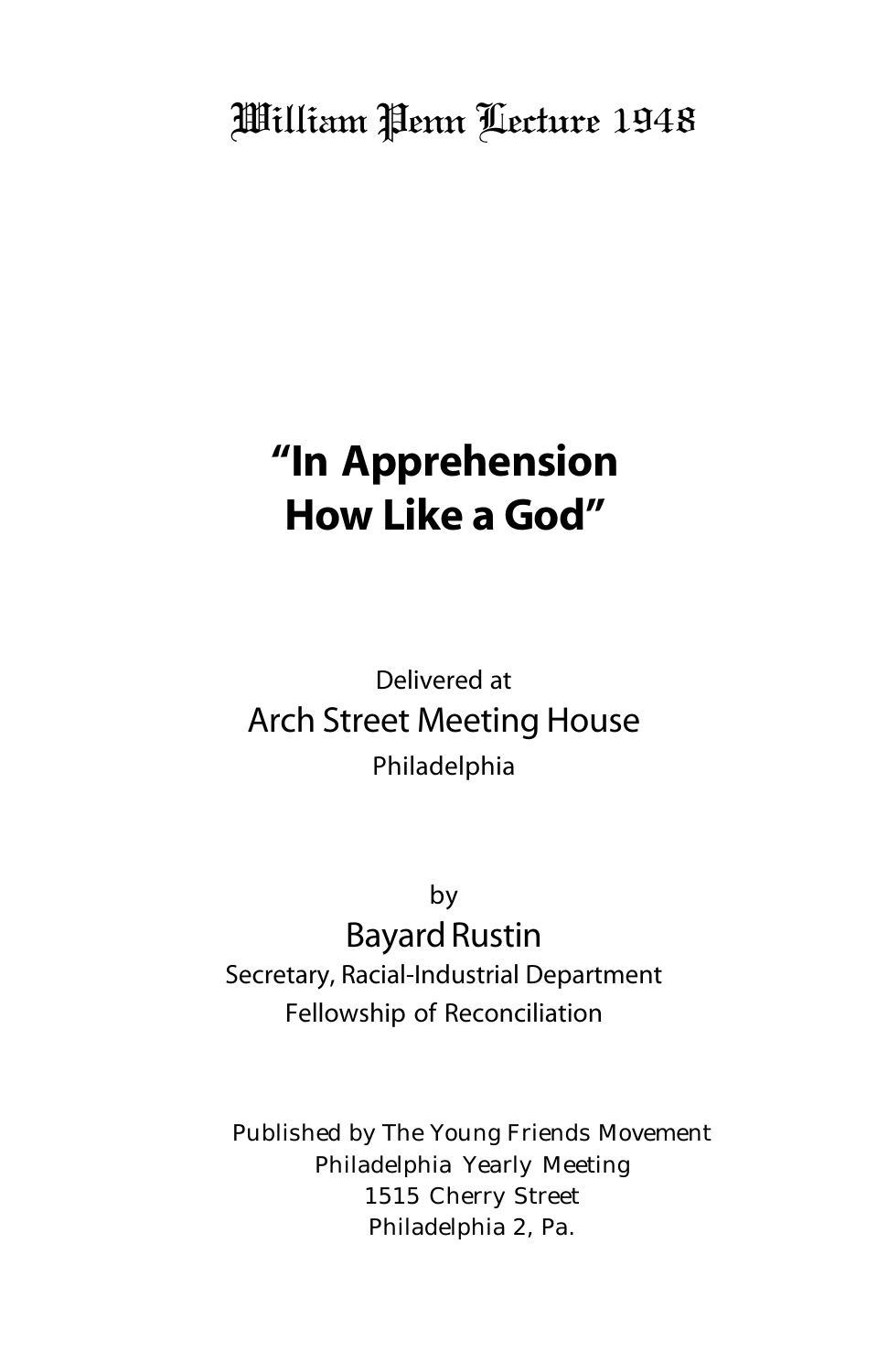#### BAYARD RUSTIN **2 "In Apprehension How Like a God!"**

*What a piece of work is a man! how noble in reason! how infinite in faculty! in form and moving how express and admirable! in action how like an angel! in apprehension how like a god!* -HAMLET, Act II, Sc. 2.

Published 1948 by Philadelphia Yearly Meeting Republished electronically © 2007 by Quaker Heron Press http://www.quaker.org/pamphlets email: pamplets@quaker.org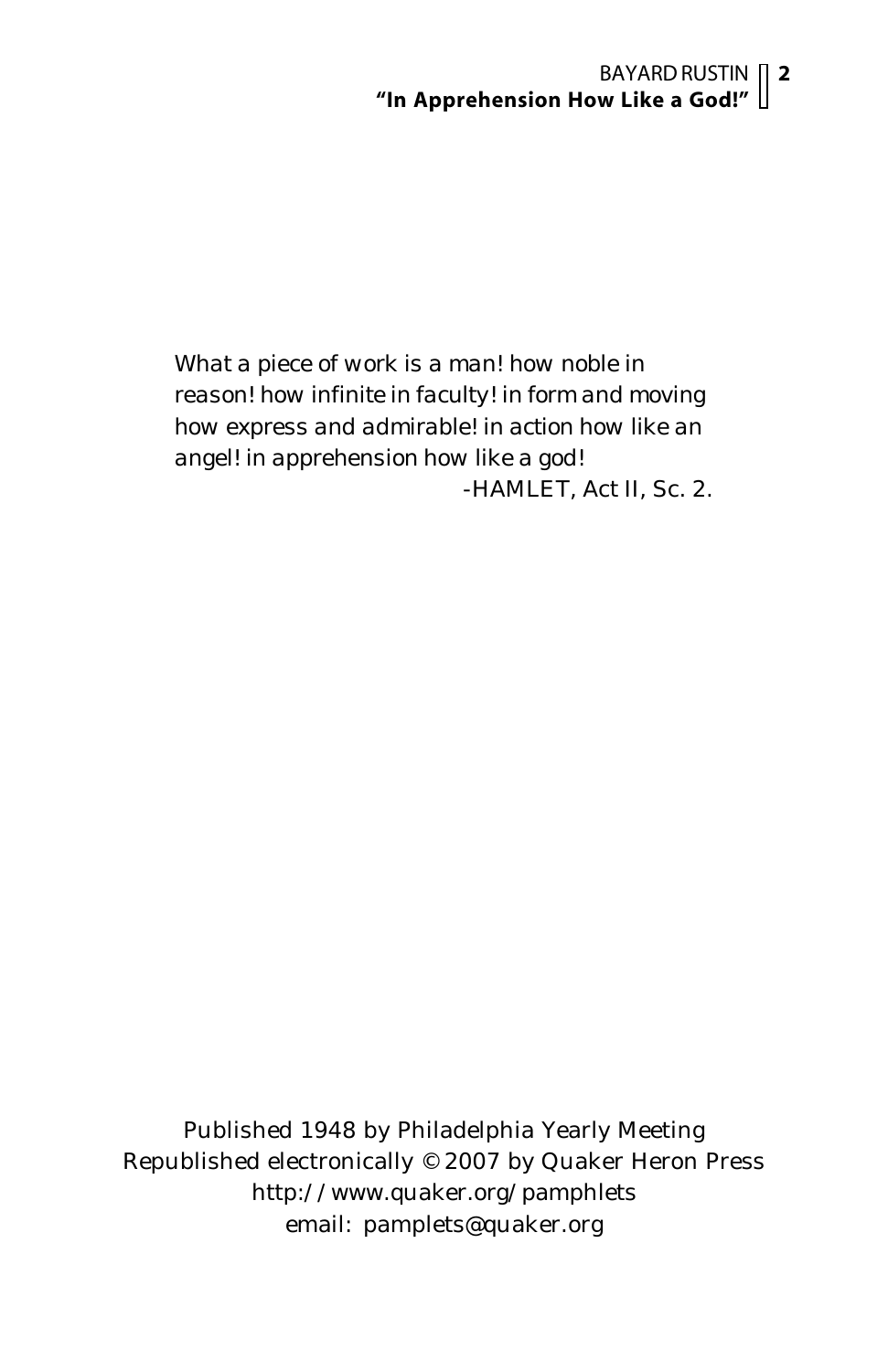### **"In Apprehension How Like A God!"**

On August 6, 1945, a bomb fell on Hiroshima. At that same moment a bomb fell upon America, and its impact was felt around the world. Since that time, there has been considerable discussion of the atomic bomb and its effect upon man, and much of this discussion speaks of the bomb as a new factor in the stream of history. In the physical sense this is no doubt true. However, in a spiritual sense the atomic bomb is not new, but is merely another listing in the encyclopedia of force which began with the club and the slingshot and which now includes biological agents and chemical warfare. The atomic bomb has forced us to raise a question: Will not those who rely on violence end not only in utilizing any degree of violence, but in justifying it? If the answer to this question is Yes, then the use of violent force becomes the greatest problem of our time. In his book, *Thieves in the Night,* Arthur Koestler recognizes this fact when he says. "We are entering a political ice-age in which violence is the universal language and in which the machine gun is the esperanto to be understood from Madrid to Shanghai."

The world over, suspicion is so intense, apathy so widespread and reliance on old methods so established, that man has become cynical and frustrated. Yet, when we look upon our scientific progress, we can, without worry, repeat the words of Hamlet, "What a piece of work is a man! how noble in reason! how infinite in faculty!" But, can we add, "in action how like an angel! in apprehension how like a god!"? Many formerly trusting men, observing the manifestations of depravity today, have begun to question whether that spark of God in each of us is not all but completely smothered.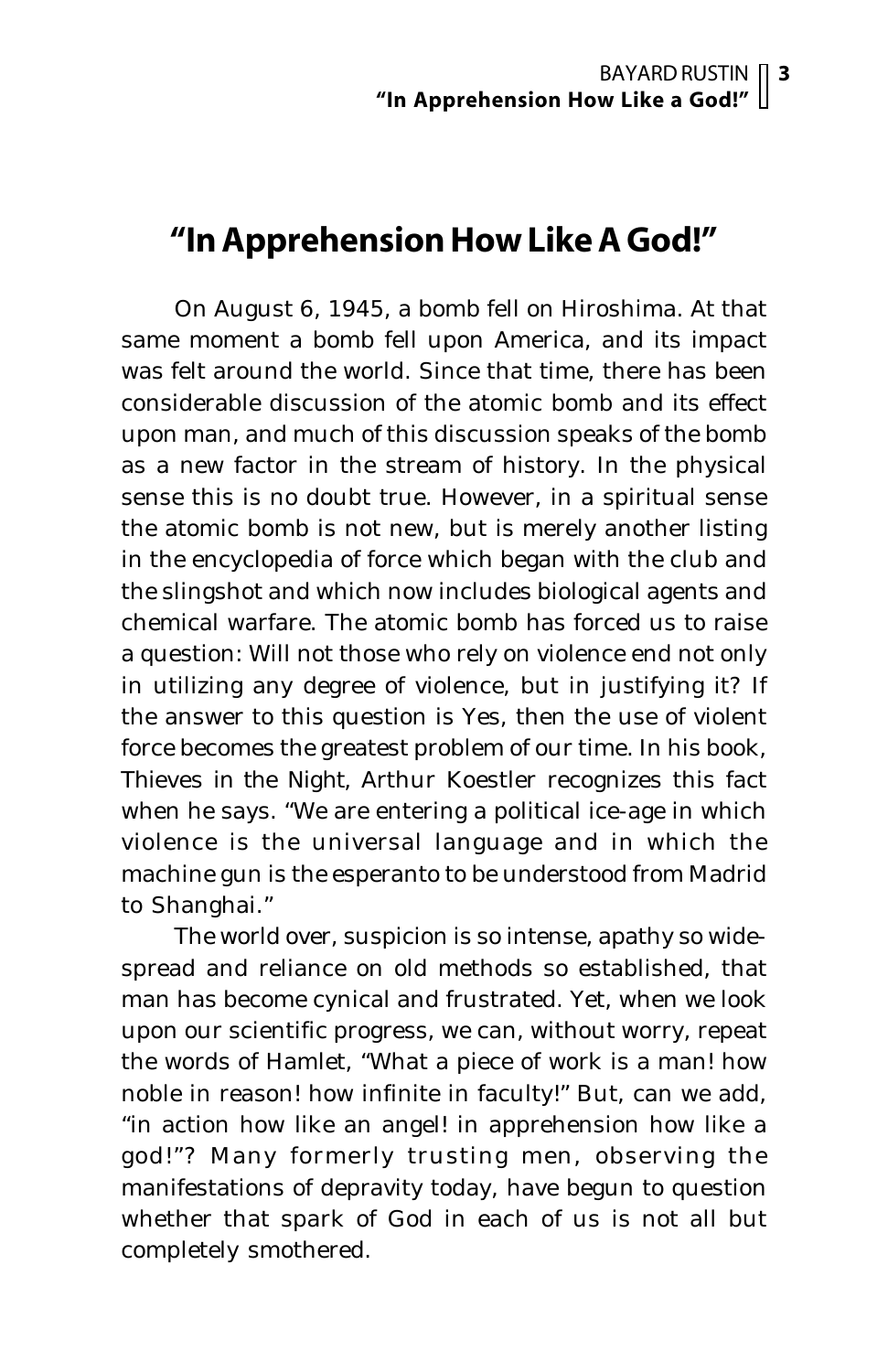#### BAYARD RUSTIN **4 "In Apprehension How Like a God!"**

The spark, the potential, is indeed still within us, but in our reliance on violence we have misused our energies and sapped the strength from our moral muscles. At this moment each man in the world possesses a limited energy for social action. Let us consider this quantity similar to the contents of a drinking cup. If we use a portion of this energy in fear, another portion in frustration, and still another in preparation for violent aggression, soon we shall discover that our power is greatly diminished. But, if we can discipline ourselves – and that is a matter requiring a practical, willing, and thorough-going devotion – we can remove fear, hatred, bitterness and frustration. Then the cup will overflow with energy, a great deal of which can be used in finding a creative solution to our problems.

On the other hand, placing our faith in weapons, no matter how reluctantly we do so, and no matter how compassionately we rationalize, means that we are using our energies in the hope that the Devil can cast himself out. Reliance on violence by inexorable logic leads to three conditions that are contrary to that community of spirit on which law and order are based. Violence leads to fear, to moral suicide and to nation-worship

May we begin with an examination of fear and certain of its effects upon human behavior? When we are frightened our behavior often becomes erratic and unaccountable. We may be petrified, or we may run about wildly, as men have done in a burning building. It might be a simple matter to walk directly to an exit. But frightened men behave as if the truth were not true.

So great has America's fear of the Soviet Union become that many people do not recognize the law of cause and effect still to be in operation. The argument runs that getting tough with the Russians will bring them to their senses and inspire in them a more reasonable attitude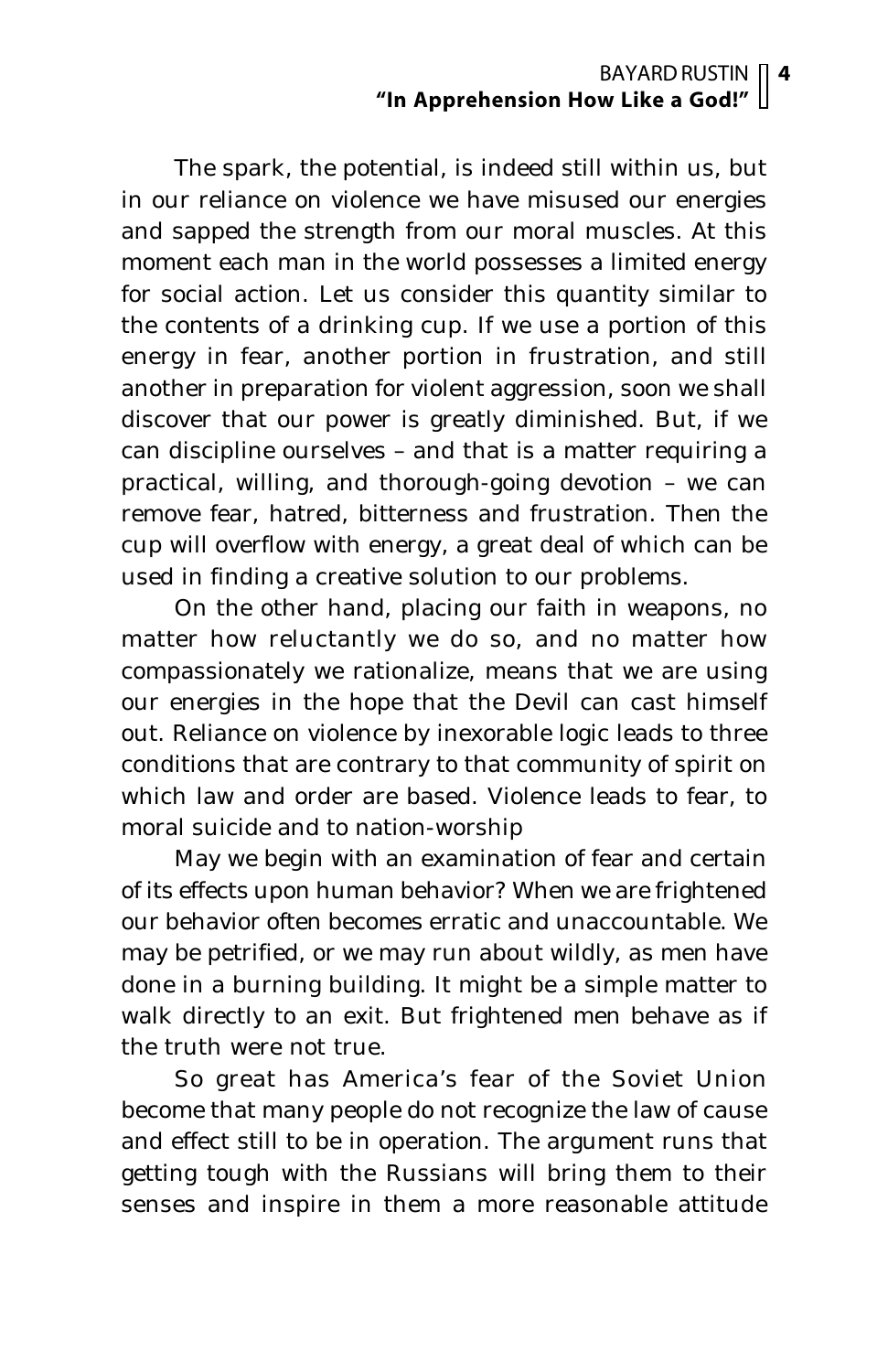toward us; when, actually, a rather substantial case can be made that our present discord with the Soviet Union may be in large part the result of our own past policies and unfriendly acts. We are, in reality, in the present crisis precisely because the law of cause and effect has been and still is in operation – unfriendliness begetting unfriendliness, trust-inspiring trust.

Many people today believe that the way to peace is to play upon the horror of modern weapons and the devastation of any future war. In an article, "Do People Like War?", published in *Look* on September 30, 1947, A. M. Meerloo, the Dutch psychologist, comments on the current notion that people will actually be forced by fear to build a constructive plan for peace: "Psychology tells us that this way of thinking is dangerous. We know that fear never evokes peaceful reactions in men. On the contrary, people react to fear by readying themselves for defense and attack. ... But we are not only children and fighting primitives. We still possess positive drives for peace. But they are based on love and social adaptation, not on fear of attack.... The answer to how to build a positive peace cannot be found in military strategy and atomic science. The militant way of life always fails. It always turns into a vicious circle of defense, aggression, and renewed attack. 'To resist force inspires force.' Mobilization of armies in this country means counter-mobilization of armies elsewhere. This is an eternal law. But making peace without fear and suspicion encourages peace. That is the other aspect of the same eternal law." This is the kind of statement one had learned to expect only from the pulpit. Today men in all walks of life are deeply concerned.

At a meeting of the Emergency Committee of Atomic Scientists at Princeton on November 17, 1946, Dr. Albert Einstein addressed himself to the question of fear, and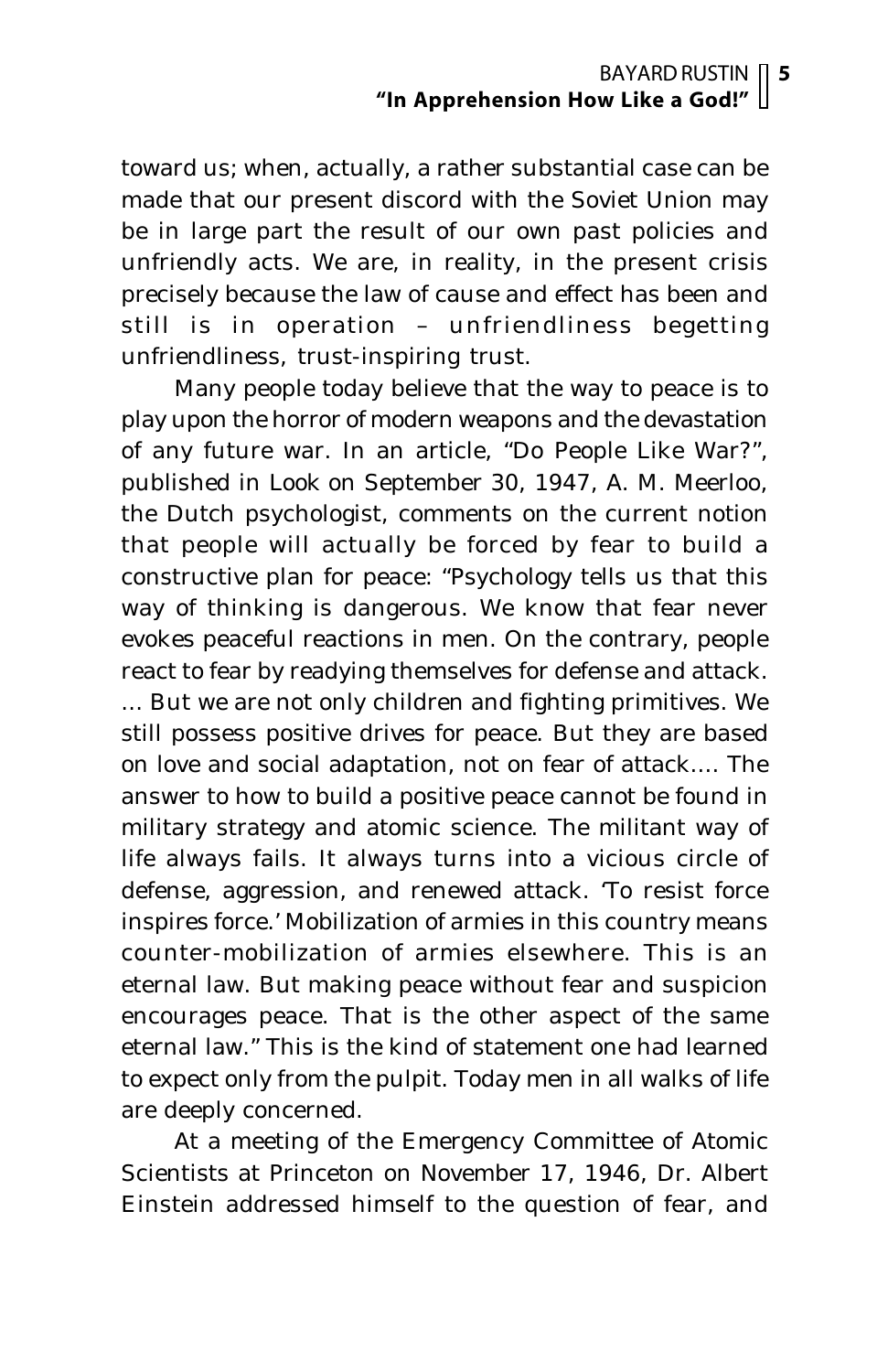concluded that making peace is basically a psychological problem. He stated that today we have the profound dilemma of wanting to make peace at the same time we prepare for war. In conclusion, he said, "You cannot serve two masters. You cannot prepare for peace and for war at the same time. It's psychologically impossible." An indication of this lies in the fact that while the great majority of people in America cry "peace, peace" and truly desire peace, and while the Government claims that its first job is to insure peace, we go on spending 79 cents of every dollar paid into the treasury for war, present, past and future, while we spend a mere pittance in developing the functional agencies of the United Nations which might lead to world government. We hope in one direction but follow the road that is diametrically opposed.

It was in fear that Congress, on August 2, 1947, placed its stamp of approval for the first time in American history, upon the creation of a secret police: the Central Intelligence Agency, with orders to operate throughout America and the entire world. This agency must now spend as much time watching our "trusted and essential" scientists as in observing individuals who may be engaged in sabotage. For in times when war is total, who, indeed, is to be trusted? It is fear which prompts us to permit the military to shackle research in physical sciences in our universities.

Our fears demand total preparedness, and such preparedness demands totalitarianism for American citizens. Cord Meyer, Jr., is a marine veteran who was wounded in the fighting in the Pacific, and who returned to serve as an aide to Commander Harold Stassen at the San Francisco Conference. The editor of *Harper's Magazine* describes him as adding up realistically, what it will cost America to disperse our industries, to move cities underground, and to build up stockpiles for atomic bombardment. In the June 1947 issue of Harper's Meyer wrote: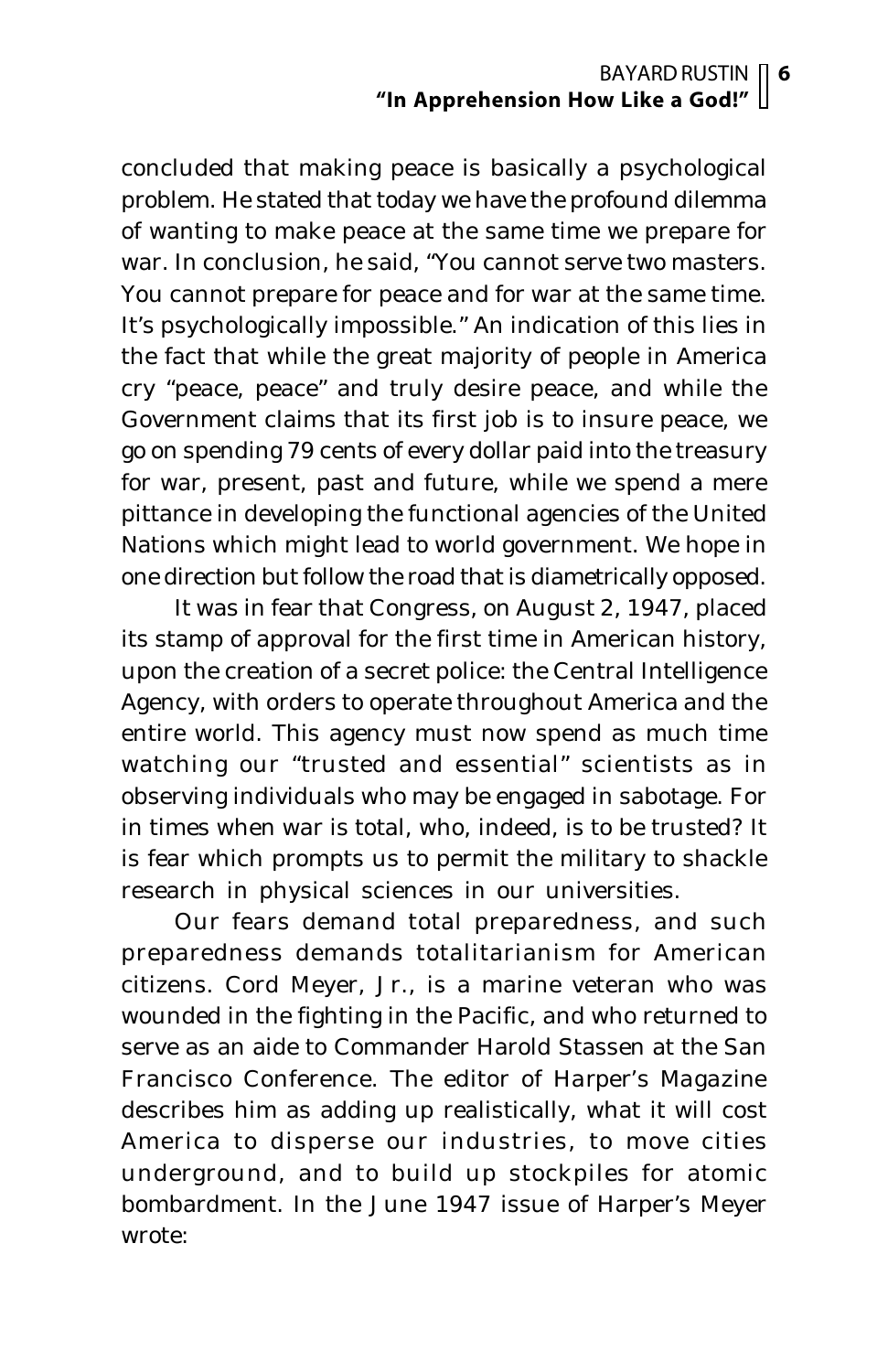... Total preparedness means totalitarianism for American citizens. There is hardly an aspect of human life that will not have to be corrupted to the organized pursuit of force. Together with their loss of the democratic right to determine public policy, the large majority of American citizens stand to lose also their right to choose their work and to live where they please. It is unlikely that the freedoms of speech and assembly can be allowed to survive. Conscripted to serve in the defense forces or to labor in the subterranean factories, regulated by police restrictions in their attempts to travel, subjected to arbitrary search and arrest, forced to work longer hours at less pay, they will become mere instruments of the state. If there is complaint against these staggering sacrifices, the answer will always be that they are necessary in order to preserve the sovereign independence of the United States. This is the monumental irony inherent in the whole policy of modern preparedness....

In fear most Americans give passive support to totalitarian governments abroad at the very moment we protest totalitarianism. Fear of Russia dictates that we defend a government in Greece which follows the secret police techniques practiced for years in Nazi Germany. Fascist Italy and Spain, Japan, and the Soviet Union. On April 1, 1947, Arthur Krock, observer for the conservative *New York Times*, telegraphed his paper that between midnight and 5:00 A. M. on March 29, 1947, hundreds of innocent citizens had been arrested by the Greek Government. He then added:

In one three-day period, after the United States said it would assume political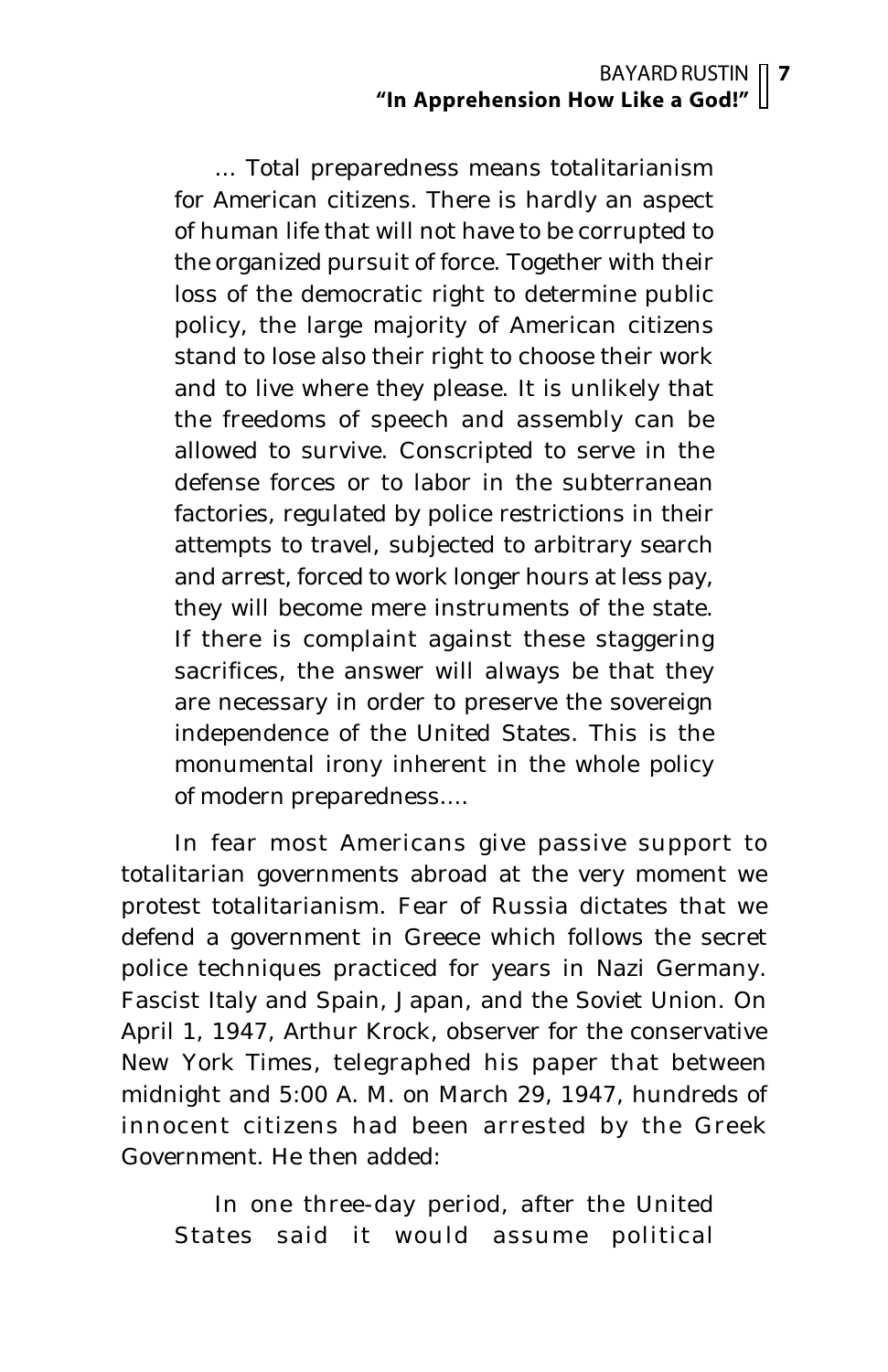responsibility, the Greek Government arrested about 600 persons in Athens, mostly professionals – doctors, lawyers, etc. – and sent them away, frankly declaring there was no longer any need to exercise restraint. There is no doubt that the loudest shouters in support of the United States are Athens' three thousand wealthiest citizens whom the government continues to protect against any direct taxation and who, with their gold pounds, hardly realize there is any inflation. And the Rightists, and extremists, encouraged by the President's speech, now trumpet that the Center is almost as traitorous as the Left because it doesn't make humble obeisance to the government.

That one finally becomes the thing he violently fights is a fact that Hitler understood, in 1933, when he said, "The great strength of the totalitarian state is that it forces those who fear it to imitate it." It would be a tragic thing indeed if we Americans were stripped of our freedom by a foreign and aggressive power; it is all the more tragic that we gradually and somewhat unknowingly give up our freedoms, one after another, in the pursuit of that force which we claim will guard our liberty.

If it is true that violence destroys our liberty, it is also possible to offer some evidence that violence causes inconsistencies that are tantamount to moral suicide. The moral man is he who is opposed to injustice *per se*, opposed to injustice wherever he finds it; the moral man looks for injustice first of all in himself. But in the process of creating and utilizing modern weapons, one cannot really be concerned with injustice wherever it appears. Certainly, many who use violence wish to be so concerned, and begin with a broad sense of community; but they end in opposing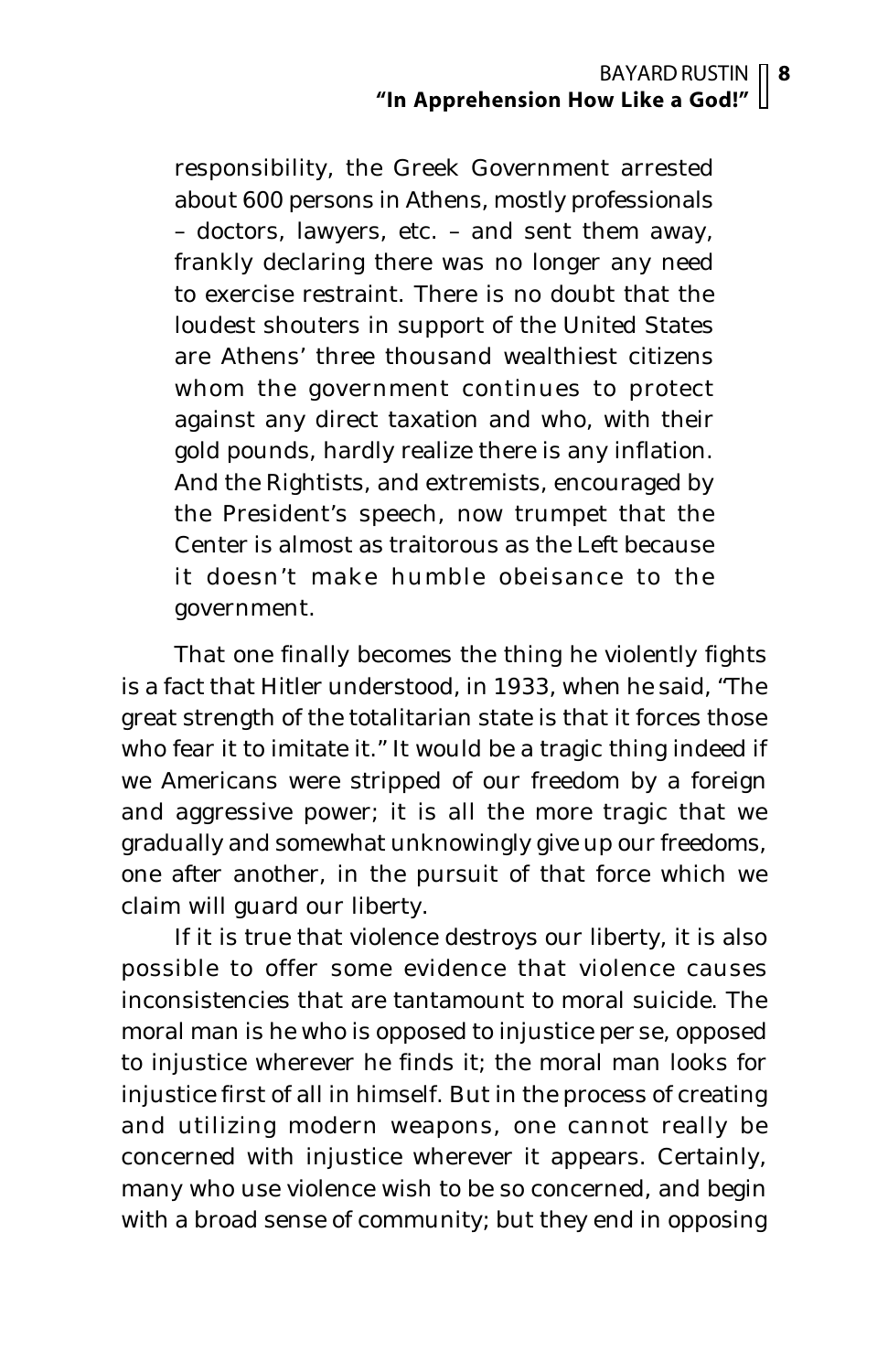injustice when it touches them, having become capable of rationalizing when they use it against others. An indication of this lies in some editorials which appeared in the *New York Times* in the year 1904, when the Japanese had "without warning" attacked Russia, as the United States was attacked at Pearl Harbor. In the editorial of February 9, 1904, the *Times* stated:

Our Manchurian trade has, under Russian occupation, sunk from a very promising beginning to a condition which has brought American mills to bankruptcy. ... Japan stands for freedom, cultural enlightenment.

In the editorial of February 10, 1904, it continued:

The blow came unexpectedly.... As a matter of naval strategy and tactics, this prompt, enterprising and gallant act of Japanese arms will be memorable.

And on February 11, 1904, the editor concluded:

It hardly becomes the dignity of a great nation to complain that it has been struck before it was quite ready. If Russia is caught unprepared, the fault is surely her own. To impute treachery to the Japanese because they took the promptest possible advantage, was a gloss reserved for the publicists at St. Petersburg.

Thus we observe that we are not opposed to sneak attacks; we are opposed to sneak attacks upon us, or when they are not to our advantage. We may justify a sneak attack according to its affect upon our "Manchurian trade."

Or, let us consider the efforts of a large segment of our leadership and citizenry to pass the Universal Military Training bill. In the thirties, we argued that conscription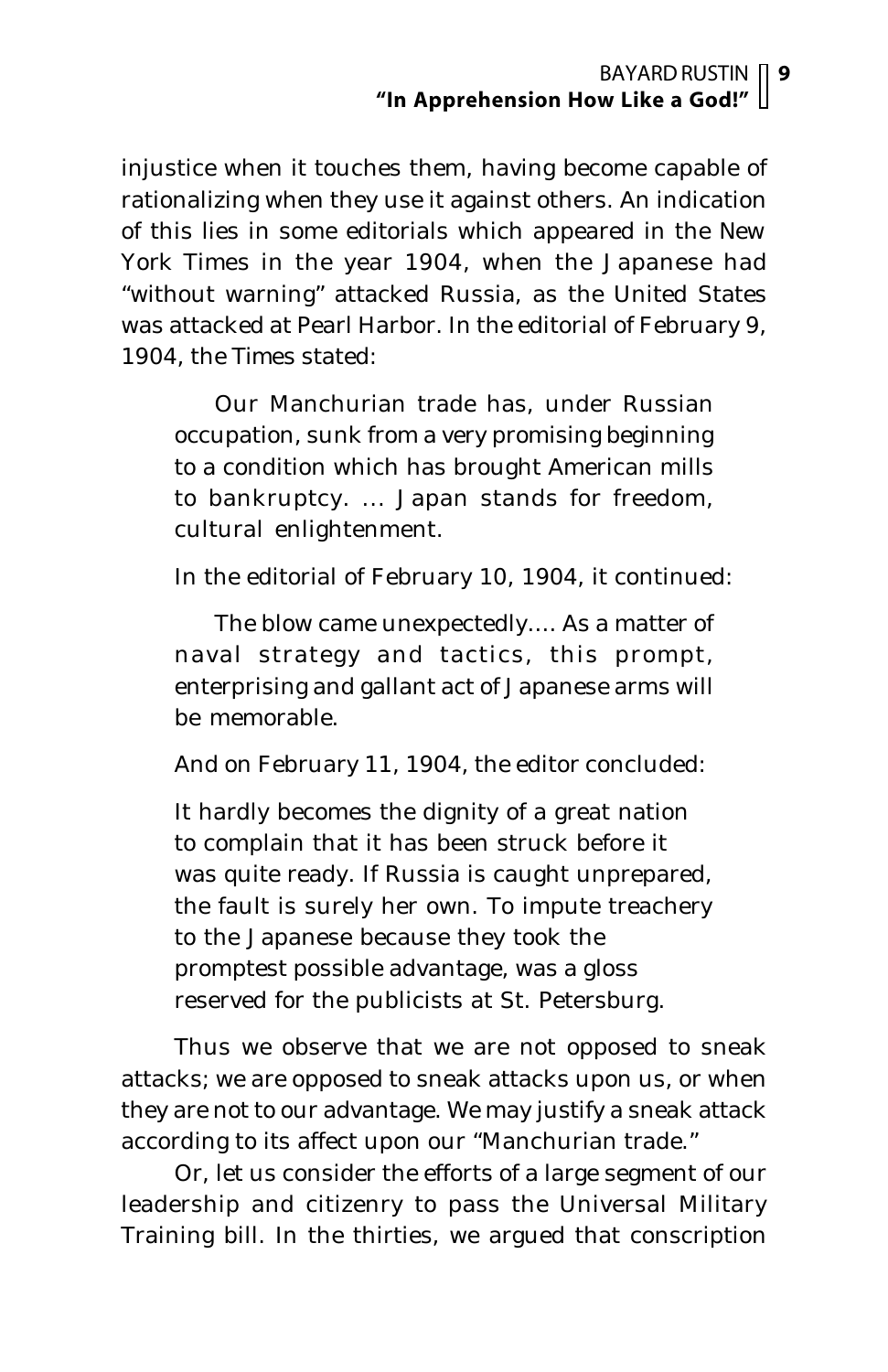in peacetime was wrong in principle, that Italy and Germany, by conscription, were depriving young men of a most sacred freedom – freedom from military domination. Arguments which appeared in American newspapers and journals condemned totalitarian leadership which then conscripted youth. Yet today, many responsible men would conscript our young men in peacetime, and would be embarrassed to reread the things they once wrote. Military preparedness has led to its logical conclusion, as it did in Germany and Italy. We are opposed to conscription when others prepare to fight us, but can justify it when we are preparing to fight them.

When Vittorio, son of Benito Mussolini, returned from Addis Ababa and described to newspaper correspondents the effects of Italian flame-throwers, the American public was justly incensed that such a weapon had been used upon barefooted and ill-equipped Ethiopians. The American papers used such words as "cruel," "barbaric," and "uncivilized," in describing Italy's use of the flame-thrower against defenseless women and children. Yet scarcely ten years had passed before we destroyed hundreds of thousands of defenseless women and children by dropping bombs into Japan and Germany. Now it would he an easy mistake to call men in responsible positions evil because such bombs were dropped, but it is a more complicated problem than that. Such acts lie in and are the direct result of, dependence upon violence.

On November 4, 1947, the United Press reported from Tokyo that the United States Government had placed on trial several Japanese generals who had participated in the bombing of Chinese cities in 1937. In presenting its case, the American Government took the "view that any general bombing of extensive areas wherein resides a large population engaged in peaceful pursuits, is unwarranted and contrary to the principles of law and humanity." Since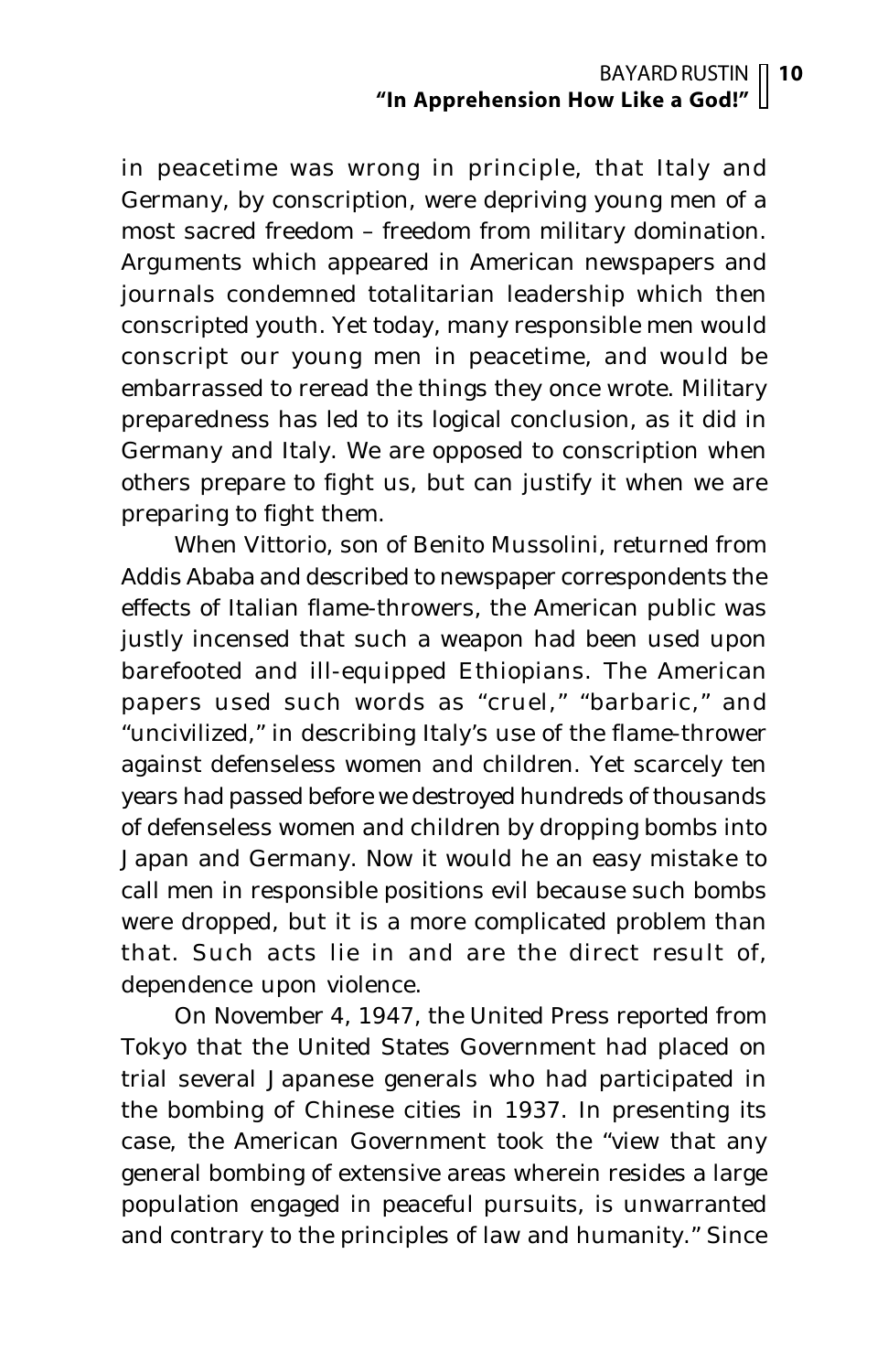then, several of these Japanese generals have been hanged. One may ask why have we not hanged Eisenhower and the other American generals who engaged in the "general bombing of extensive areas wherein resides a large population engaged in peaceful pursuits"? We have not done so because we are not opposed to indiscriminate bombing. In addition, we have reached that stage in history where the choice must he between total war and total peace, since it may now he argued that all pursuits in wartime in some way, directly or indirectly, are connected with the war effort. Where does this process lead?

There is some indication that even military men are concerned to answer this question. On September 21, 1946, an Associated Press dispatch reported in the *Herald Tribune* for September 22, quoted Admiral Halsey as having said that the dropping of the bomb on Hiroshima was a "mistake" and an "unnecessary experiment" because the Japanese had already put out peace feelers. Halsey also indicated that he was sorry the bomb had been invented and used, and he deplored "exaggerated statements that the atomic bomb was responsible for the collapse of Japan." Even those who put pressure upon Admiral Halsey to change his statement could not, on the other hand, suppress *"The United States Strategic Bombing Survey,"* an official Government document published July 1, 1946, under the editorship of Commander Walter Wilds, United States Naval Reserve, which, in discussing the atomic bomb, concluded:

Based on a detailed investigation of all the facts and supported by the testimony of the surviving Japanese leaders involved, it is the Survey's opinion that certainly prior to 31 December 1945, and in all probability prior to 1 November 1945, Japan would have surrendered even if the atomic bombs had not been dropped,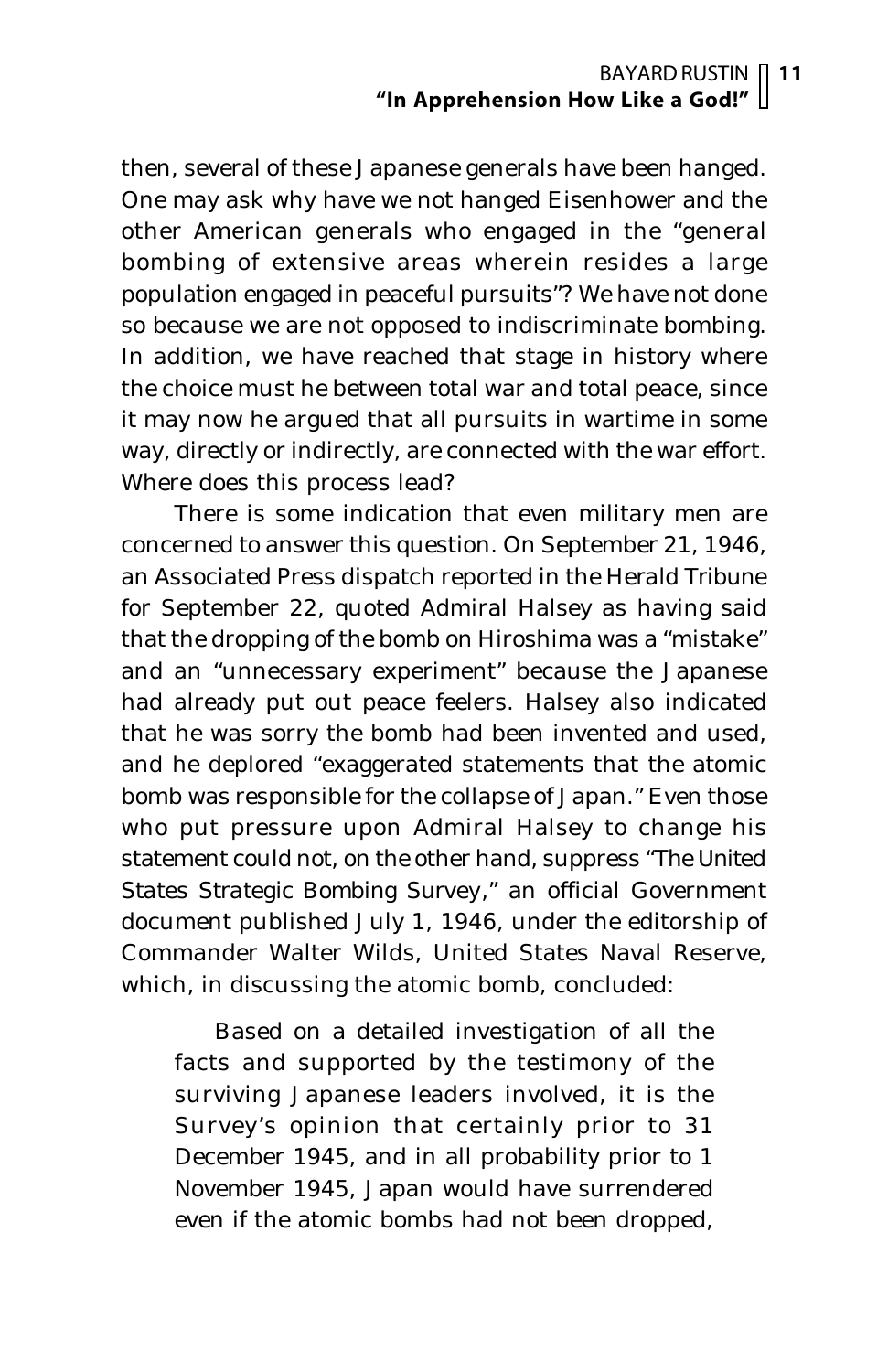even if Russia had not entered the war, and even if no invasion had been planned or contemplated.

We thus observe the eternal truth proclaimed by Laotse, Buddha, Jesus, St. Francis, George Fox and Gandhi: the use of violence will destroy moral integrity – the very fundamental of community on which peace rests. We cannot remain honest unless we are opposed to injustice wherever it occurs, first of all in ourselves.

Further, there is real evidence in history that those nations which have defended themselves by physical force have produced citizens whose final allegiance is to the political state rather than to principle, to truth, or to God.

On May 28, 1946, the Emergency Committee of Atomic Scientists set out to raise \$200,000 for a Campaign of Education on the Atomic Bomb. The Committee stated in its press release that the time had come to "let people know that a new type of thinking is essential in this atomic age" if mankind is to survive and move toward higher levels. On the day following this urgent appeal the Federation of American Scientists said, "Scientists seek by education to teach men that they must abandon atomic weapons to preserve civilization." But there is some reason to question whether scientists who are building stockpiles of atom bombs can "teach men that they must abandon atomic weapons to preserve civilization." How can scientists expect the man on the street to follow their leadership? Would not ordinary human beings conclude that the matter is not so serious after all, and that the thousands of dollars which the scientists are attempting to raise will have little effect? It would seem that the only logical conclusion many could reach in observing the scientists continue to make what they describe as "utterly dangerous and destructive" would be that these scientists are "afflicted with insanity."

The campaign of education on the atom bomb was addressed to those "possessing the power to make decisions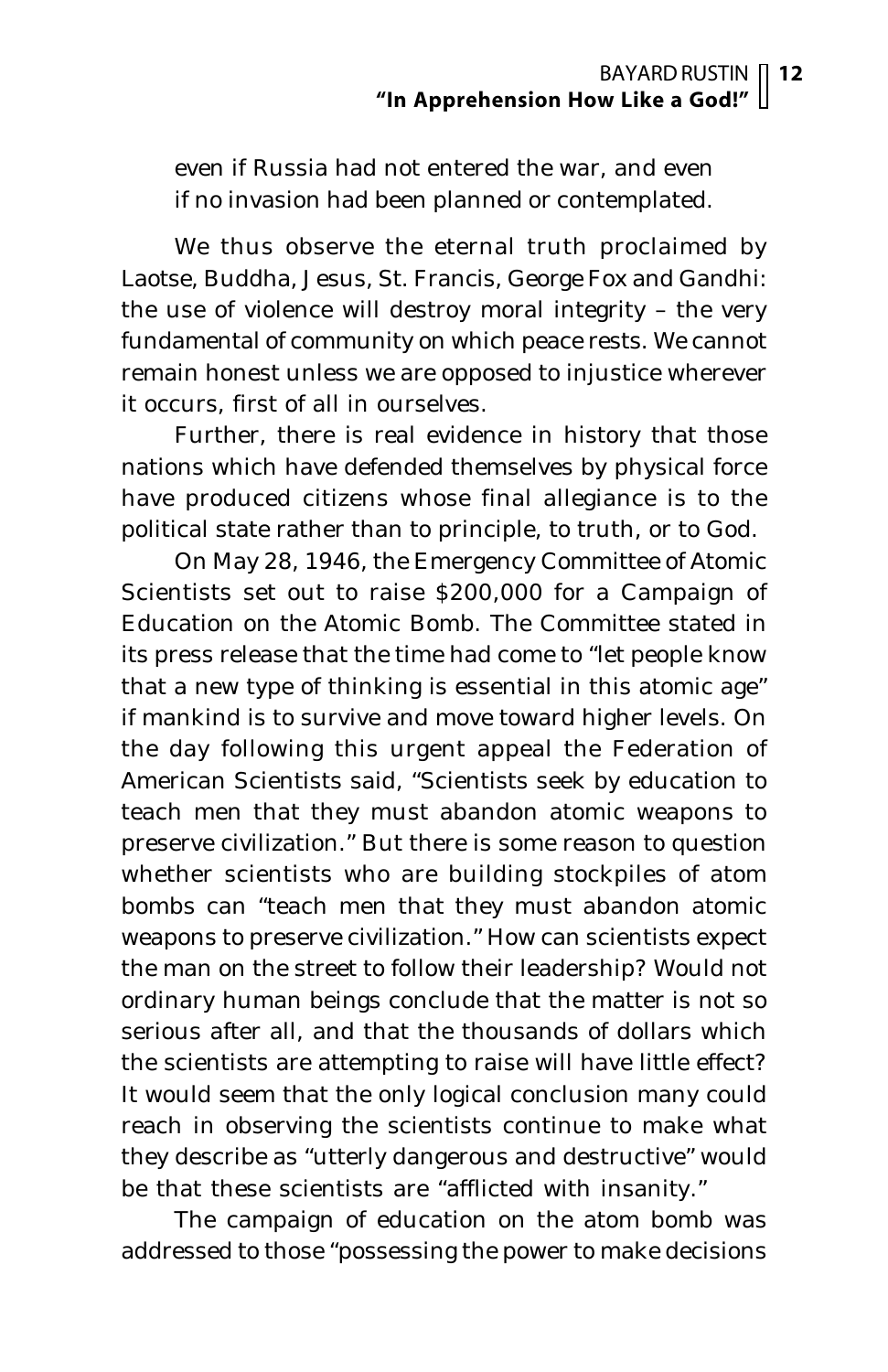for good and evil." It announced that "our modes of thinking must be changed," and yet the atomic scientists themselves are still addicted to outmoded thinking, and the Federation of Atomic Scientists expressed it most frankly in their statement made on May 26, 1947, to which we have referred, by admitting that in these matters "we must submit to *the guidance and orders of the military."* The behavior of these scientists is symbolic of many Americans' basic allegiance. Although these scientists claim that the atom bomb will destroy civilization, and although they sincerely appeal for funds in order that this calamity shall be avoided, they end in foregoing the dictates of their conscience, and, in the interests of national defense, "submit to the orders of the military." A few days after the Emergency Committee of Atomic Scientists issued their appeal for funds, A. J. Muste of the Fellowship of Reconciliation wrote Dr. Einstein and said, in part:

You and your colleagues seek to draw a line between yourselves and the military. You speak of them as "fantastic and shortsighted" in the estimation of "reasonable men." Some of you have said even harsher things than this of General Groves and other military men. But plainly you are subservient to the military, as you were during those years when, without the knowledge of your fellow citizens, you made the first atomic bomb. The military say they must have atomic bombs, which will wreck civilization, and you make them! You are cogs in the same machine as they are. If you think there are not some of them who also work with heavy hearts and without enthusiasm, you are surely mistaken and lacking in the grace of humility. They have not changed their mode of thinking – the habit of command.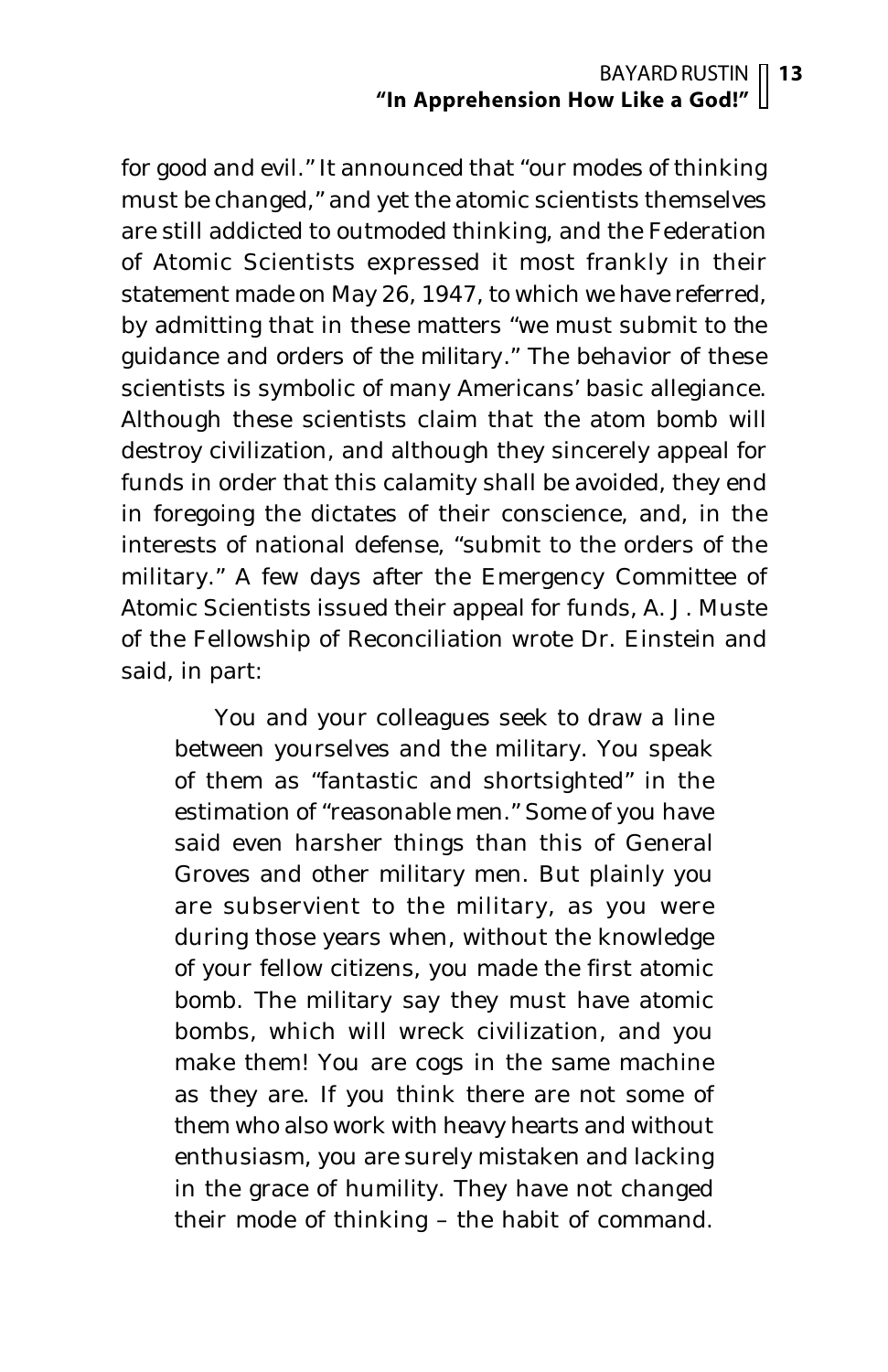You have not changed your mode of thinking – the habit of subservience to the military and to the State – when it comes to a showdown. In the final analysis, they practice the Fuehrer principle, and you submit to it.

Mr. Muste ended his statement by urging the scientists to forsake being merely scientists, and to become prophets, persons, whole human beings, and not technicians or slaves of a war-making state. He urged them to become conscientious objectors, and to refuse to make weapons of destruction.

On June 10, 1946, Dr. Harold C. Urey, who had received a copy of the Einstein letter, wrote Muste from the University of Chicago Institute of Nuclear Studies. He began by saying, "In the first place, neither Dr. Einstein nor I myself nor anyone else has the power to prevent some scientists from working on military weapons if they wish to. We have only control over our own actions and no others." He then said, "I personally believe in obeying the laws of this country, and in aiding its efforts in whatever direction my own government and the responsible officials believe that we should go."

Thus, men who cry out that atomic weapons will destroy civilization continue to make them, because national allegiances demand it. They announce that they work with "heavy hearts and without enthusiasm" but they do not answer the heart. They answer the demands of the state. It may be true, of course, that men continue to depend upon guns because they see no other way. Faced with tyranny within and without, we have begun to question man's ability to reach peaceful solutions. One of the chief causes of dictatorship and war may be the readiness of the average citizen to go into uniform. How difficult it must be for leaders in government to make a sacrificial effort to avoid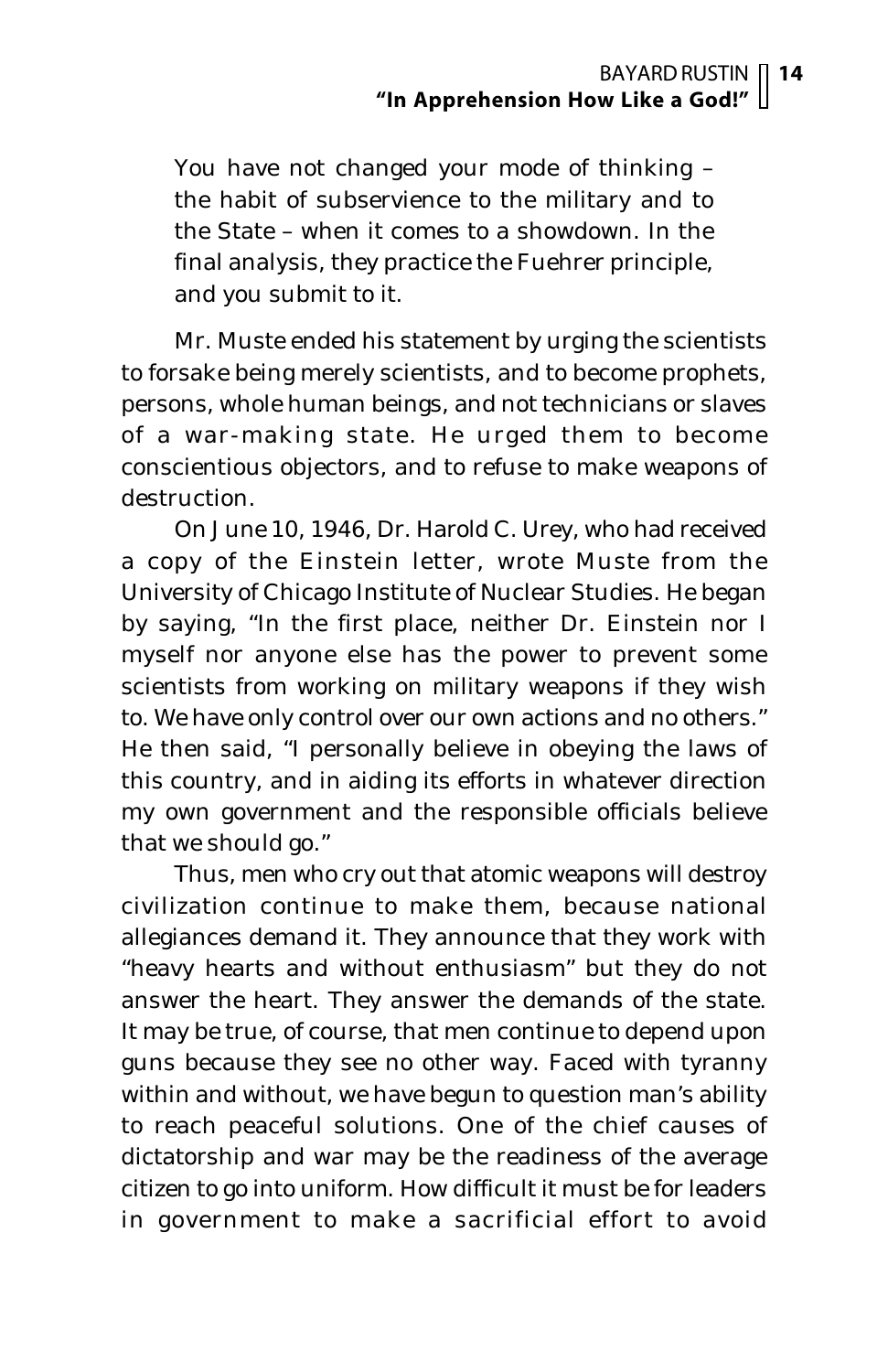hostilities, when men and women doubt the efficacy of demanding that their leaders find a real way to peace. The hearts of thousands of men cried out against participation in the last wear, yet they who protested against the useless order of a life at variance with the centers of their beings, had been so conditioned by nationalism that they could not use the unique and powerful weapon within their own hands – civil disobedience. We find many reasons for our failure to use this weapon. As Tolstoi pointed out in his book *Christianity and Patriotism:*

One man does not assert the truth which he knows, because he feels himself bound to the people with whom he is engaged; another, because the truth might deprive him of the profitable position by which he maintains his family; a third, because he desires to attain reputation and authority, and then use them in the service of mankind; a fourth, because he does not wish to destroy old sacred traditions; a fifth, because he has no desire to offend people; a sixth, because the expression of the truth would arouse persecution, and disturb the excellent social activity to which he has devoted himself.

For these and other reasons, we have failed, in the past, to identify ourselves with all men. Now we have no choice but to do so if we are to survive. We have reached that stage where only a miracle can save us – the miracle of individual responsibility. Individual responsibility is the alternative to violence; individual responsibility is capable of overcoming fear; it is capable of converting nationworship back to the Judaeo-Christian tradition and ethic; it is capable of re-establishing moral integrity. How can we begin? We can begin by opposing injustice wherever it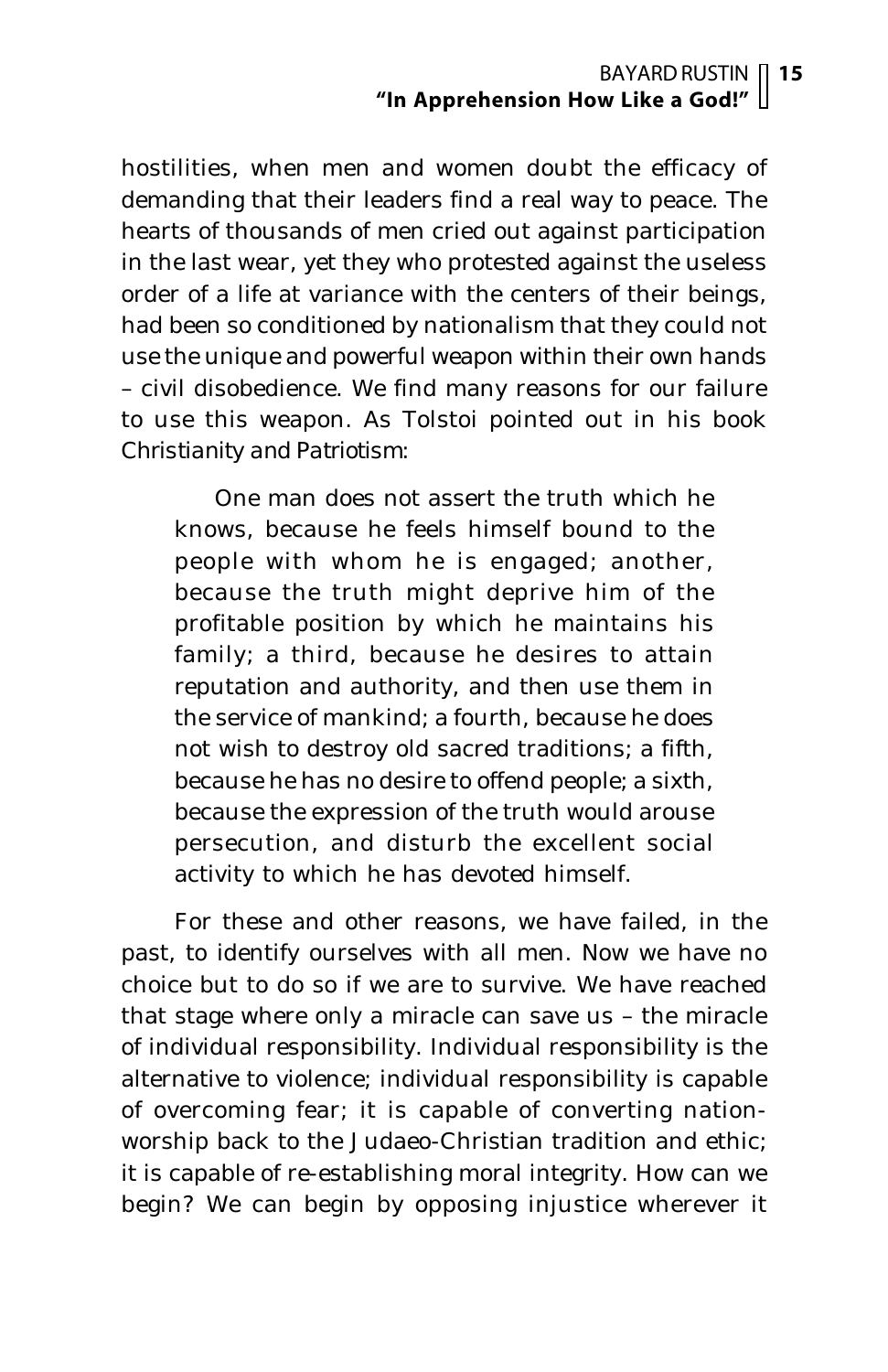appears in our daily lives. As free men we can refuse to follow or to submit to unjust laws which separate us from other men no matter where they live, nor under what government they exist. As the now-famous editorial in *Life Magazine* pointed out, in our time it is "the individual conscience against the atomic bomb." In the parochial states of the world today, it is the responsible man, the man against all injustice, who can save us, and this in a very real sense means man against the state.

Justice Jackson of the United States Supreme Court, in his opening statement at the Nuremberg trials, addressed to the people of the civilized world, castigated the German people for refusing to recognize this principle. Mr. Jackson said over and again that German citizens had been irresponsible in following the cruel and antisocial directives of the Hitler government. He reiterated that responsible people would have resolved to end the Nazi regime and its wide-spread injustice, even though they were aware that to have done so would have meant severe punishment or even death for many of them and their families. There is some question in my mind that Mr. Jackson understood the total implication of his words, since he had issued no such statement in defense of the conscientious objectors in this country, who refused to register under what they considered the antisocial Selective Service and Training Act. I agree with him, however, that the failure of the German citizens to resist unjust laws from the beginning of Hitler's regime logically ended in their placing Jews in gas furnaces and lye pits, although many who did these things, no doubt, worked with "heavy hearts and without enthusiasm."

It would, however, he a mistake to make simple the matter of resistance to the state. Several of the greatest teachers of the past, and such practicers of civil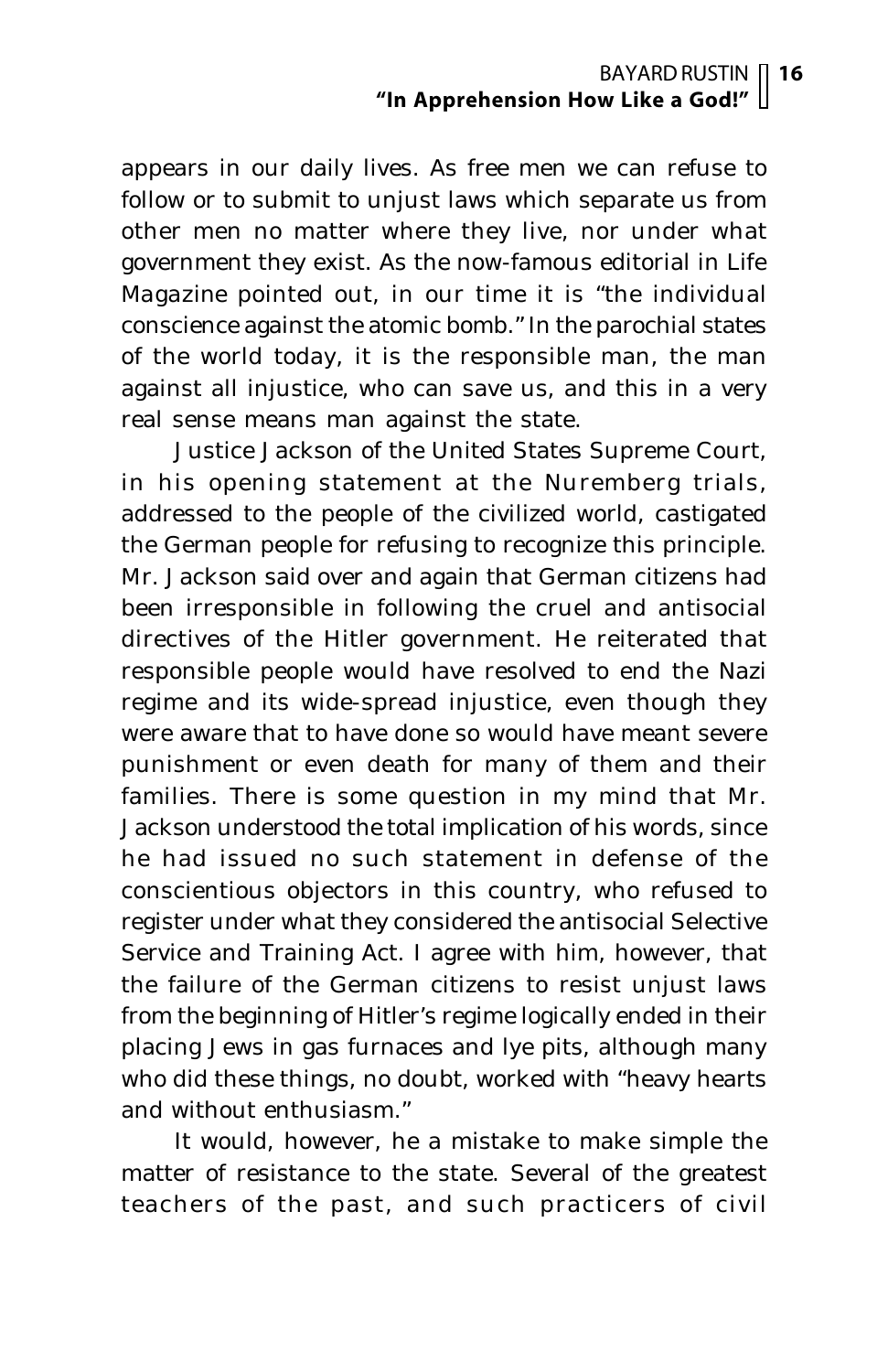disobedience as Mahatma Gandhi, have never taken lightly their inability to follow the directives of governmental officials, and have with intense study and grave concern for all persons involved, weighed many aspects of the question under consideration before appearing to set themselves off from the will of an organized social group. Although there has not been complete agreement among those who have practiced civil disobedience, most leaders have generally adhered to certain very basic principles. Tile chief of these is that no individual has the right to rebel against the state. One has not the right to resist the social group of which he is a part. This is particularly true where decisions made have been reached after extensive democratic discussion. One has, on the other hand, a duty to resist, and one resists because the state is poorly organized and one's everlasting aim is to improve the nature of the state, to disobey in the interest of a higher law. Hence, one has the duty but not the right to rebel. But before rebelling, one must clearly examine the questions outlined by the British scholar, T. H. Green, in his *Lectures on the Principles of Political Obligation:*

I must ask:

(a) Have I exhausted all possible constitutional methods of bringing desired change?

(b) Are the people I ask to rebel keenly conscious of a flagrant wrong to them? Or do I excite their passions?

(c) What is likely to be the effect of the resistance? Will the new state be worse than the first?

(d) What of my own motives? Have I removed all EGO?

To these one must add another: Can I accept punishment, prison, or even death, in that spirit which is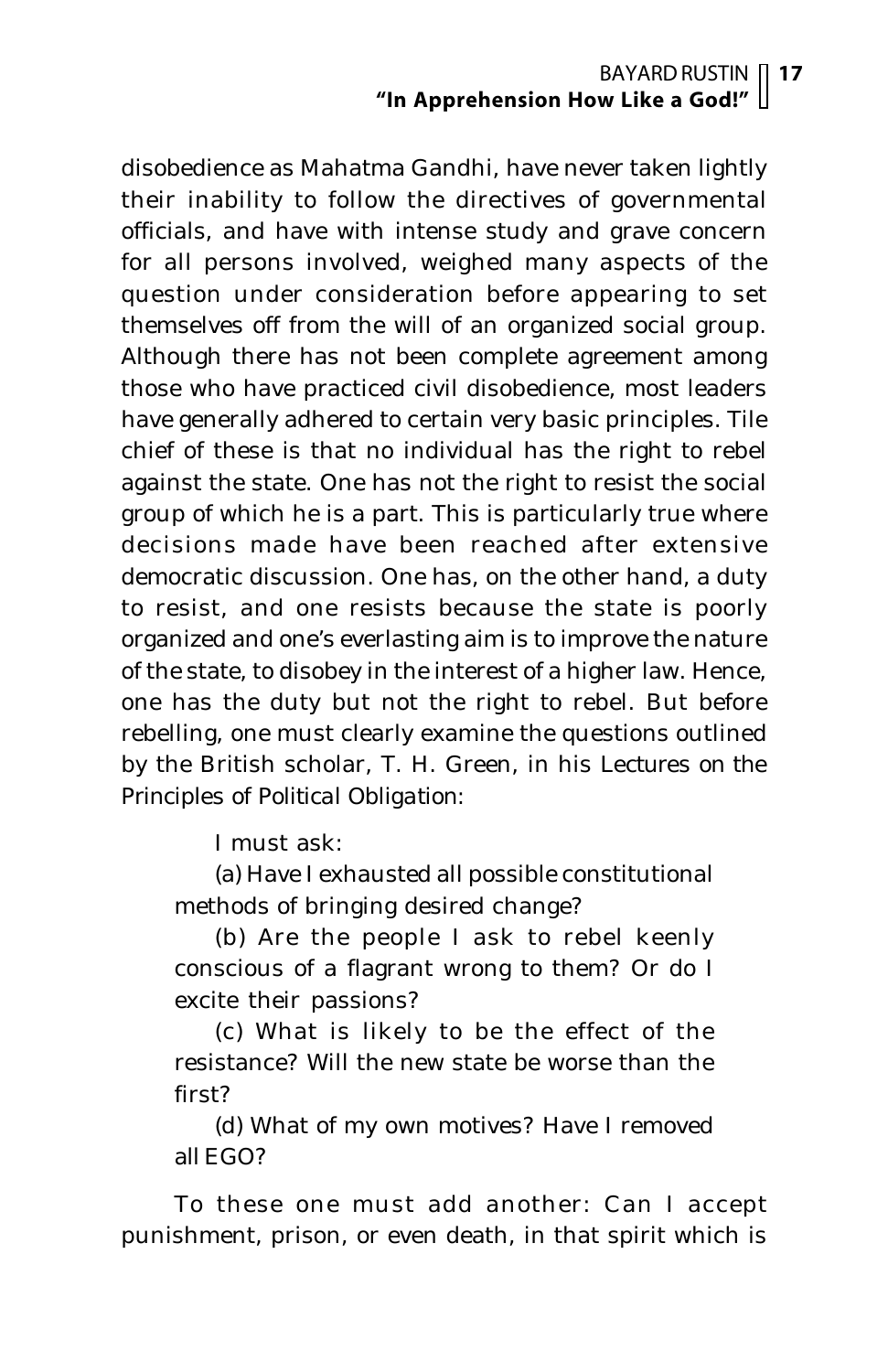without contention? It is most important to examine one's own motives, for even if a given resistance fails, this does not disprove its validity; repeated attempts and repeated failures may be necessary to success. But, since it is not possible to see completely what the results of any given resistance will be, one must therefore be careful that one's character and motives are clear. Henry Thoreau, sitting in prison, was visited by Ralph Waldo Emerson, who urged him to forego his useless efforts to stop slavery and an unjust war. But Thoreau, whose aim was clear, held to his belief and action. Little did Emerson realize that Thoreau's action was to be one of the chief factors in the development of the life and spirit of Mahatma Gandhi, and that Thoreau's resistance was to move through history and help bring freedom to four hundred million people, far exceeding the number Thoreau attempted to free in the middle of the 19th century.

There have been many great men in history who have been civil resisters. All who have resisted have seen clearly that social progress is made through simultaneous change in men and in the environment in which men find themselves. Thus, these men have not only sought to behave with integrity, but they have resisted secure in the faith that their opposition ultimately would influence society in the direction of those conditions which make it possible for other men to see issues clearly enough to press for a more abundant economic, social, and political life. These men recognized that there is "individual responsibility for collective guilt." Among these have been Socrates, Henry Thoreau, and more recently, Norbert Wiener, the American scientist.

Plato describes in the *Apology* a scene in which Socrates is on trial for the practice of philosophy. In that great work Socrates, having heard an indictment against himself by Anytus, turns to the Athenian court, and says: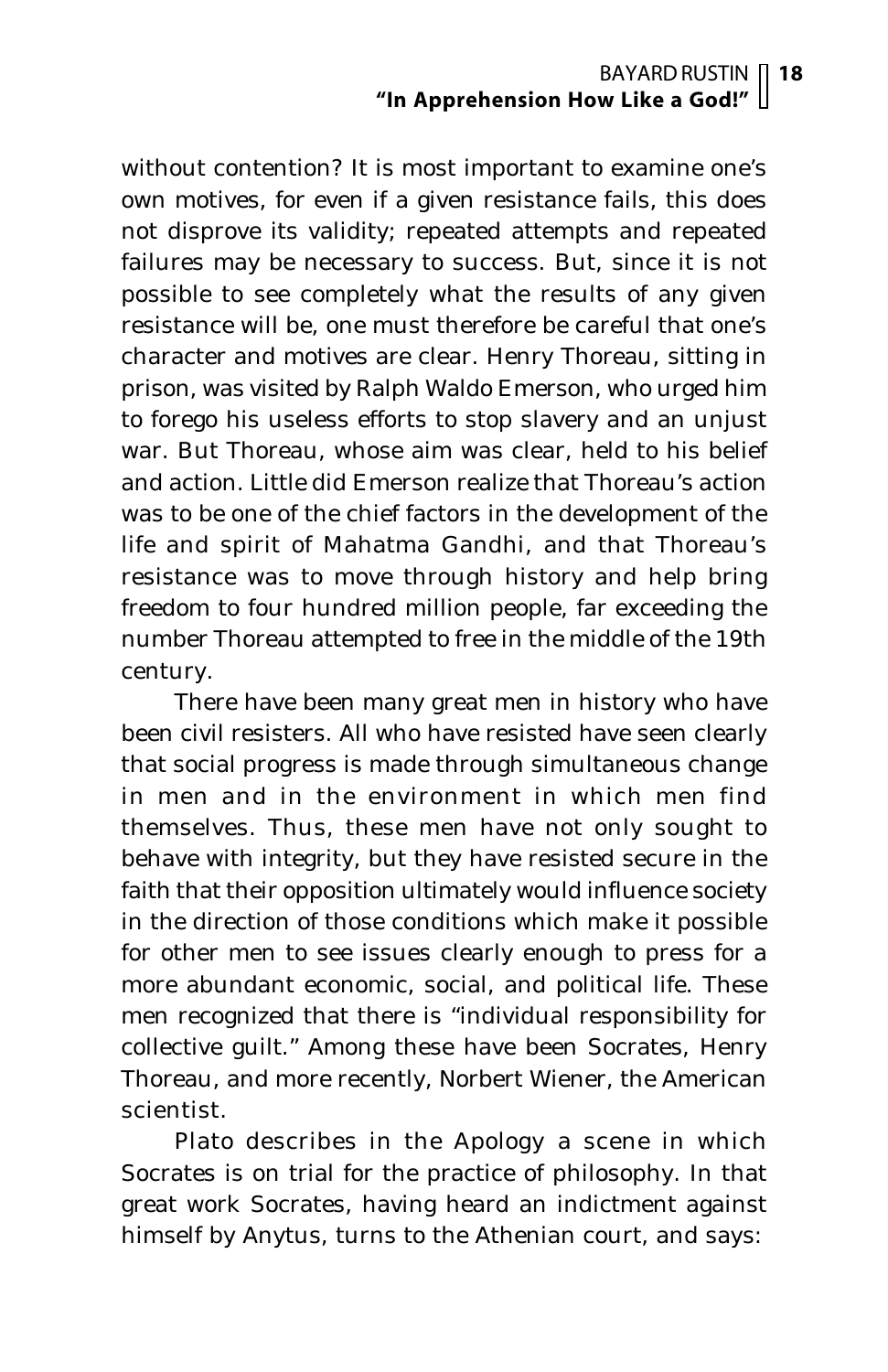If you say to me, Socrates, this time we will not mind Anytus and you shall be let off, but upon one condition, that you are not to inquire and speculate in this way any more, and if you are caught doing so again, you shall die – if this was the condition on which you let me go, I should reply: Men of Athens, I honor and love you; but I shall obey God, rather than you, and while I have life and strength I shall never cease from the practice and teaching of philosophy, exhorting anyone whom I meet and saying to him after my manner.

I tell you that virtue is not given by money but that from virtue comes money and every other good of man, public as well as private, this is my teaching: this is the doctrine which you say corrupts the youth – For I do nothing but go about persuading you all, old and young alike, – not to take thought of your persons, or your properties, but first and chiefly to care about the greatest improvement of the soul – I shall never alter my ways, not even if I have to die many times. – For I will obey God rather than you . . . and so I bid you farewell – I to die, you to live; which is better, God only knows.

Centuries later, the United States government, which at the time condoned slavery, called upon Henry Thoreau to contribute his share into the tax-box to support the war with Mexico. Thoreau, as you know, refused to pay such taxes, and in his *Essay on Civil Disobedience,* which Mahatma Gandhi lists as one of the four great influences in his life, raised the question which will be raised again and again if there are to be free men, "How does it become a man to behave toward this ... government today?" And he went on to comment, "I answer that he cannot without disgrace be associated with it. I cannot for an instant recognize that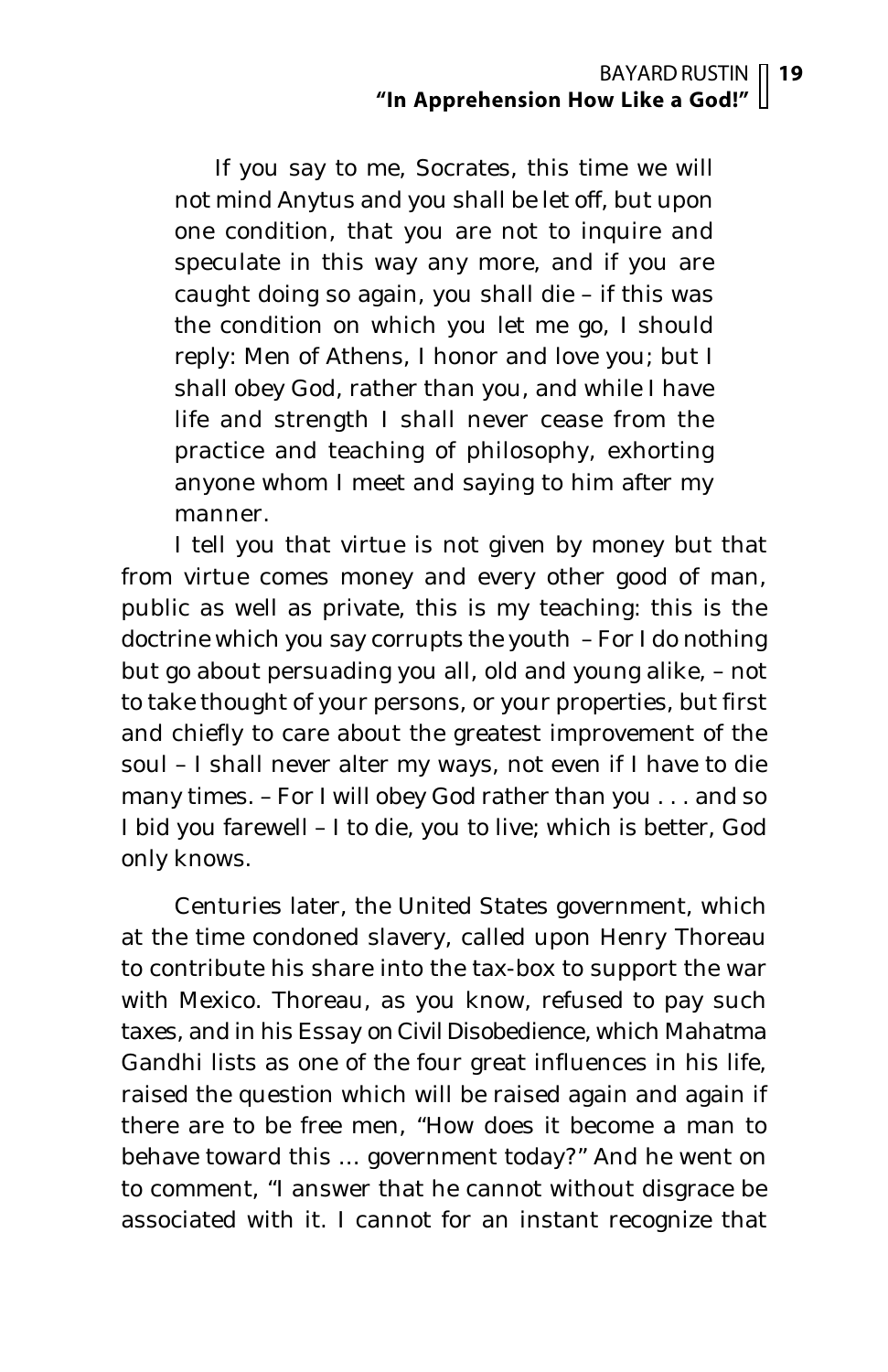political organization as my government which is a slave's government also." The American people "must cease to hold slaves and to make war on Mexico though it costs them their existence as a people.... There are thousands who are in opinion opposed to slavery and to war, yet who in effect do nothing to put an end to them; who, esteeming themselves children of Washington and Franklin, sit down with their hands in their pockets and say they know not what to do, and do nothing; who even postpone the question of freedom to the question of free trade.... I think that it is not too soon for honest men to rebel and to revolutionize."

In 1944 G. B. Shaw published his book, *Everybody's Political What's What.* In discussing the question of general strike versus conscientious objection as a means of bringing government officials to the point of seeking peace or stopping war, Shaw observed that:

... The social organization of such conscientious objection is the only method now available for preventing a war....

... The conscientious objector does not starve himself; he asserts himself in the practical form of a flat refusal to fight. And if he is numerous enough, there will be no war....

... A majority of objectors is not necessary: an organized minority could stop war as it stopped Prohibition in the United States....

One may question that a minority could stop war, but certainly one cannot question that disobedience both to military service and to payment of taxes for war would reveal to the state that a segment of the population cares enough to pay a price for peace. Wide-spread resistance to war preparations and the willingness of resisters to face imprisonment would have to be taken seriously by the state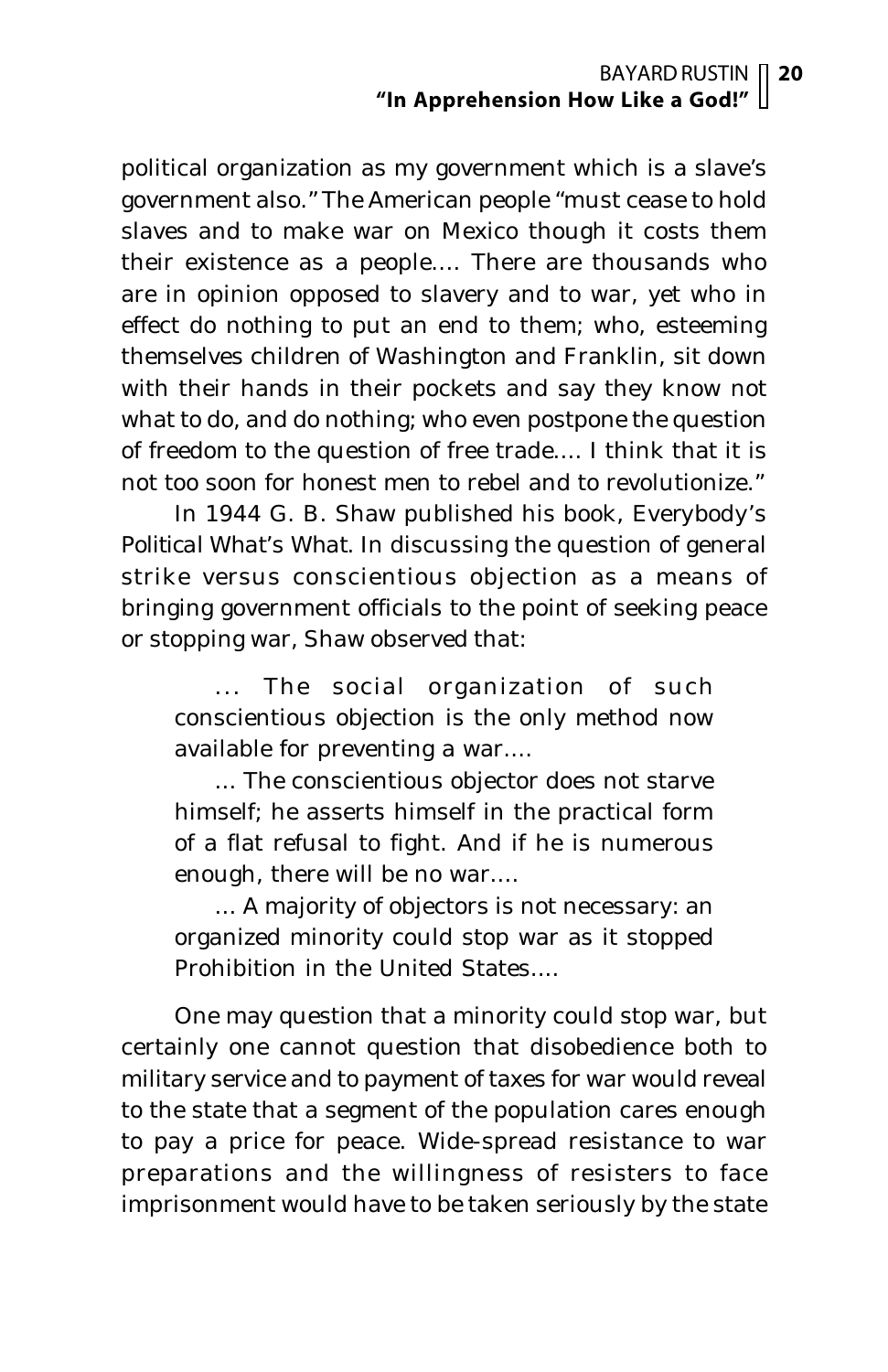and ultimately would have a profound effect on American foreign policy.

The action of Norbert Wiener a year ago is worthy of observation, for this one scientist has had a profound effect upon the thinking and action of many men in the States and abroad. Norbert Wiener, one of the outstanding mathematical analysts of our time, a professor at Massachusetts Institute of Technology, published in *The Atlantic Monthly,* January 1947, a letter which earlier he had addressed to the president of a great aircraft corporation who had requested of him the technical account of a certain research Wiener had conducted during the war. Professor Wiener's indignation at being asked to participate in rearmament less than two years after the war's end is typical of a growing sensitivity among many American scientists today. His conclusion is revolutionary and makes Norbert Wiener more than a scientist and more than an ordinary man: he has become a prophet. After stating that in the past scholars had made it the custom to furnish scientific information to any seeking it, Norbert Wiener pointed out that the bombing of Hiroshima and Nagasaki had made it clear to him that "to provide scientific information is not necessarily an innocent act, and may entail the gravest consequences." He therefore felt it necessary to reconsider the established custom of scientists to give information to any person who might inquire of him. He stated it had become perfectly clear to him that to disseminate information about weapons in the present state of our civilization is to make it practically certain that the weapons will be used, and in that respect the controlled missile, concerning which he was requested to give data, represented the still imperfect supplement to the atomic bomb and bacteriological warfare. He said that their possession can do nothing but endanger us by encouraging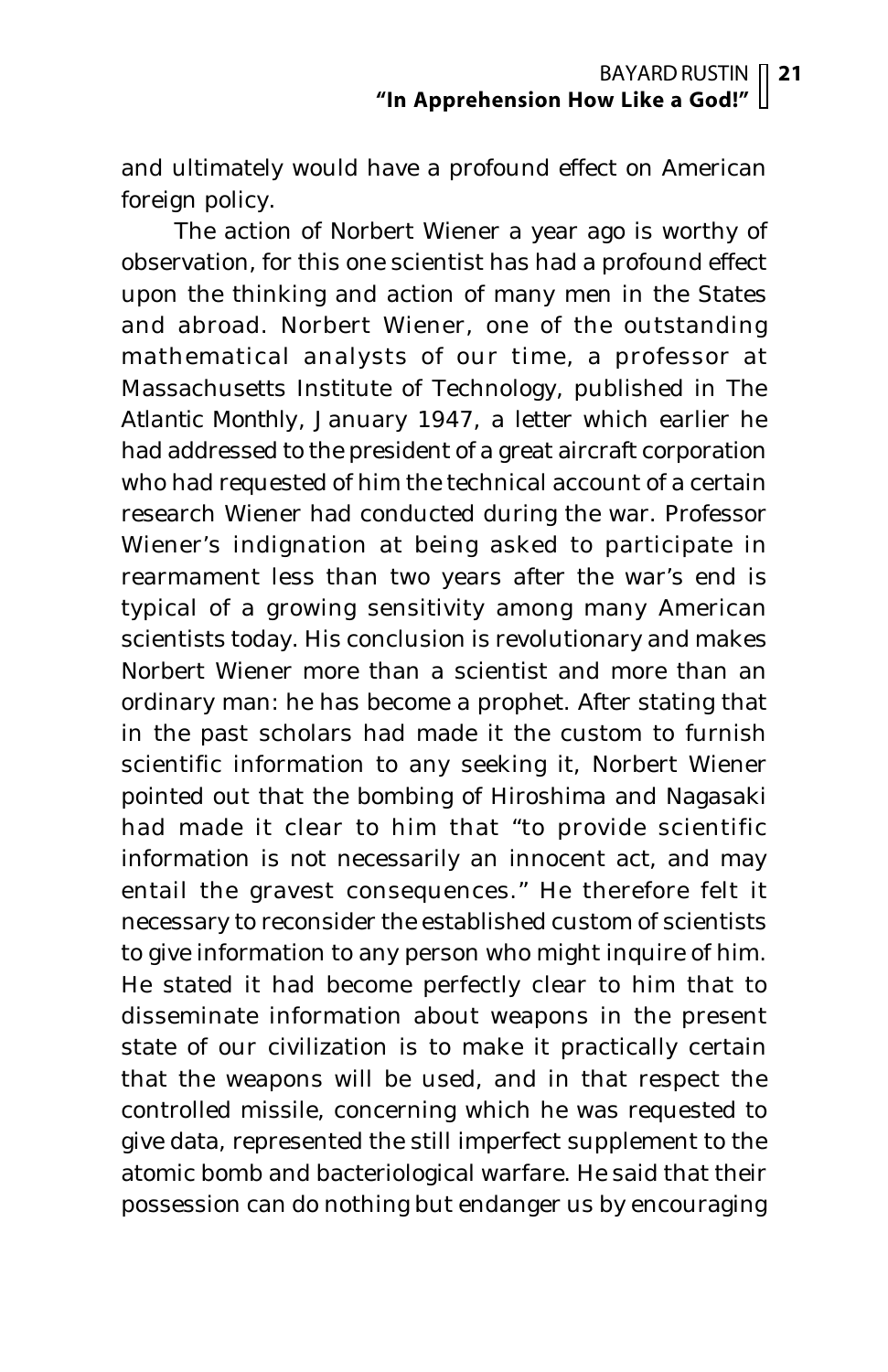what he describes as the "tragic insolence of the military mind." Wiener's conclusion was this: "If, therefore, I do not desire to participate in the bombing or poisoning of defenseless peoples – and I most certainly do not – I must take a serious responsibility as to those to whom I disclose my scientific ideas.... I do not expect to publish any future work of mine which may do damage in the hands of irresponsible militarists...."

Civil disobedience is not advocated as a cure-all, nor is it urged as an alternative to world government. It is not itself equal to the adjustment of social, political and economic displacements which have produced first depression and then dictatorship and war. Such adjustments are in reality the means of peace. But in our fear, when we behave as if the truth were not true, the real problem, the struggle to provide men with bread, beauty and brotherhood, has been relegated to a second place. Our fears have brought about an armaments race and until we have broken the vicious circle of this race with the Soviet Union, there cannot be attention, energy and money given to the basic causes of war and injustice. It is important to realize that such competition can be ended when the United States is willing to disarm completely. We have within us as individuals the responsibility and power to help achieve this task. We have the responsibility and the duty to make an effort to save the world from the curse of atomic war. We have the power to disarm the United States by one gun if we refuse to carry one; we have the power to take a gun from another if we refuse to pay for it by refusing to pay that part of taxes used for war.

There are those who will say that this is a futile, unrealistic and impractical course, but as we look through history we find that it is dependence on arms which is unrealistic. Every nation that has put its faith in violent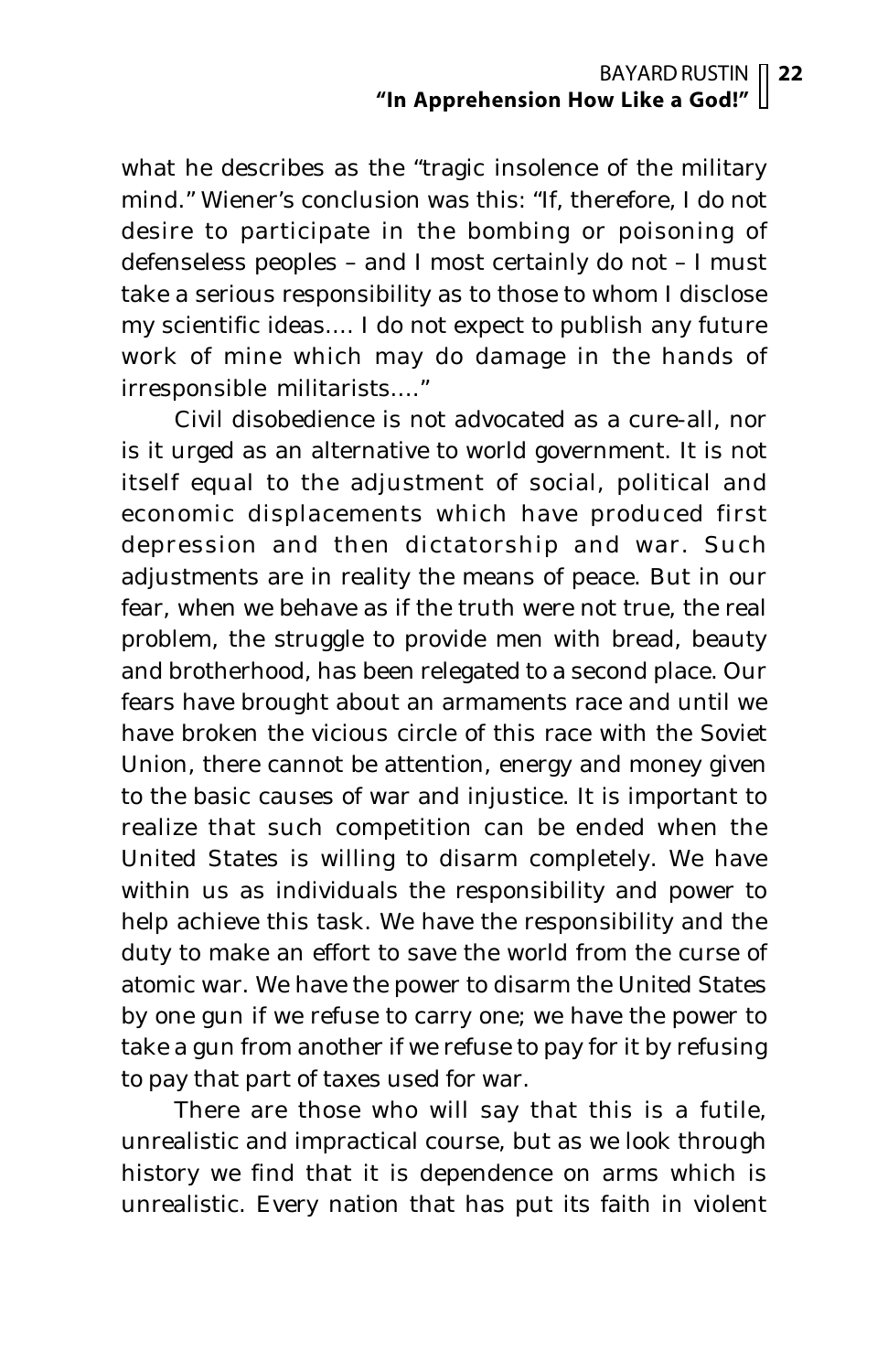force has sooner or later been overcome. Today we must face not merely the question, What will happen if we give up our arms? but we must face two other question: first, What will happen if we do not give up our arms? Then we must ask ourselves, Can we expect that others will be willing to give up their arms unless we do so first?

Edmund Taylor, formerly director of the Office of Strategic Services in India, and author of *Strategy of Terror*, has since published his book *Richer by Asia*, in which he describes his living in India and his contact with Gandhi and Asia. In discussing disarmament he points out that pending the establishment of one world it is our duty to try to persuade other nations to join us in extensive disarmament, but he is quick to point out we must not expect to be trusted or followed immediately, for too much suspicion has been sown for too many years. He is convinced that we must resign ourselves to seeing other nations insist on retaining some war-making potentialities, and he pleased if they accept any limitations at all. He then concludes:

That leaves us the alternatives of retaining our own arms, or disarming unilaterally and announcing to the world that we will never under any circumstances resist aggression by force. The time may be near – if it has not arrived already – when we must seriously consider whether that is not the best thing to do, whether the evils which armed resistance, even successful, would bring on us would not be worse than any possible consequences of surrender.

In a very real way the American people sense that Edmund Taylor's question is a profound one. Men argue that violent force is the great protection of our democratic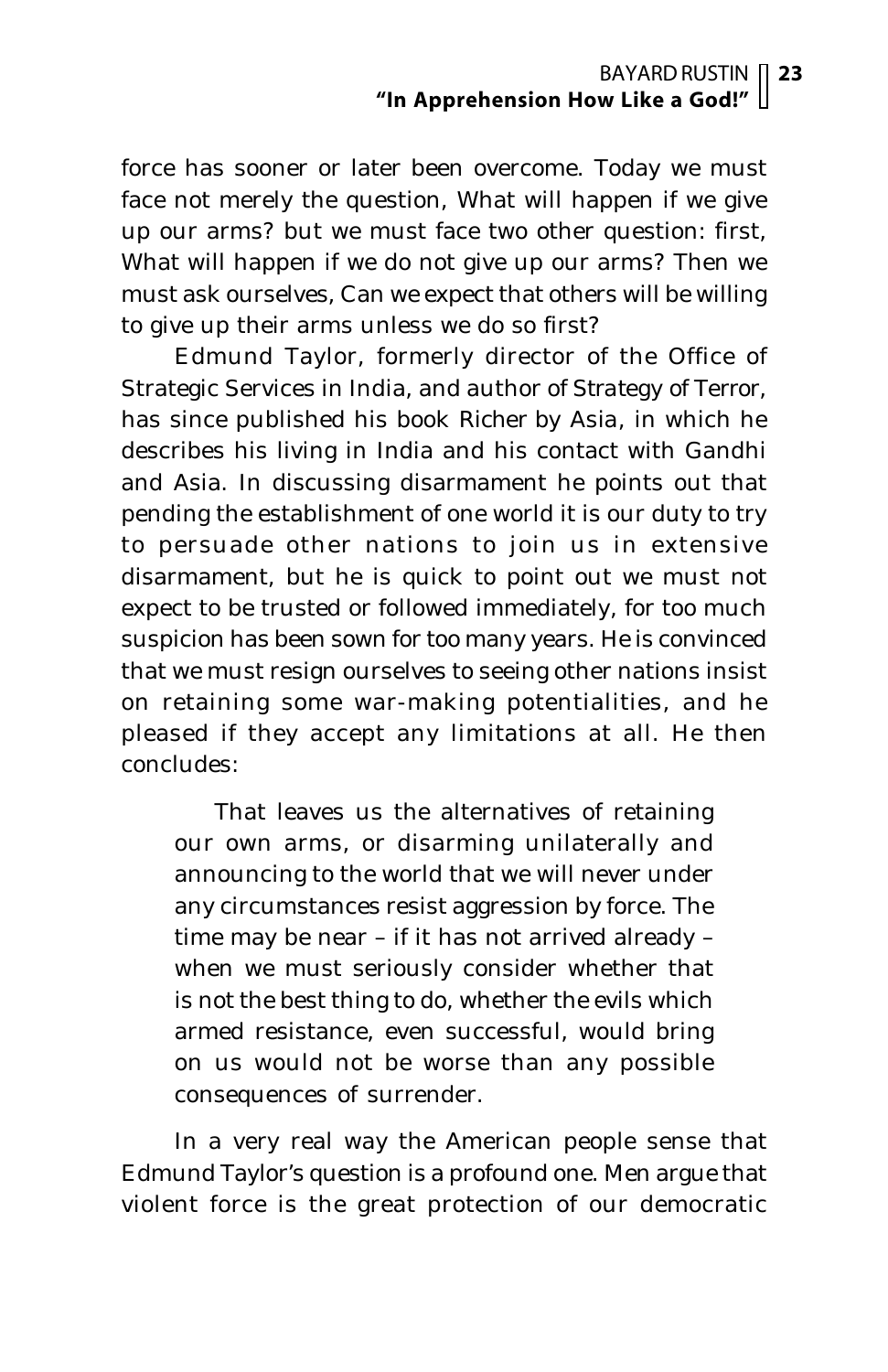institutions, that in arms alone lies security. On this premise we pile higher and higher armaments and bases which are to provide us this much sought security. Consequently we have the world's largest air force, the greatest industrial output, fantastic weapons; we have naval bases circling the globe; we urge our scientists to find even more devastating weapons. Yet how do you account for the fact that the higher and higher this mountain of force rises, the deeper and deeper the fears of the American people become?

We have become so involved that Dr. Harold C. Urey, outstanding liberal scientist, in a quarterly publication, *Air Affairs*, recently came out with an article which conclusively proves what a frightened man he is. Failure to safeguard development and use of atomic energy, he believes, will inevitably lead to civilization-destroying war, and to head it off he concludes that the United States may have to declare war itself "with the frank purpose of conquering the world and ruling it as we desire and preventing any other nation from developing more weapons of war." He reveals the extremity of the proposition by adding, "This is a possible course of action; it's one that I can't contemplate with any pleasure but one which may be a strict necessity."

Indeed, only a miracle can save us, and that is the miracle of opposing injustice everywhere, first of all in ourselves; it is the miracle of depending upon the power of good to overcome the power of evil; it is the miracle performed when we no longer believe that Satan can cast out Satan. In the book, *What Can We Believe?* an exchange of letters between Dick Sheppard and Laurence Housman, English poet-dramatist, there appear the following statements:

I don't believe the rise and fall of empires, however good and great, is decisive for the coming